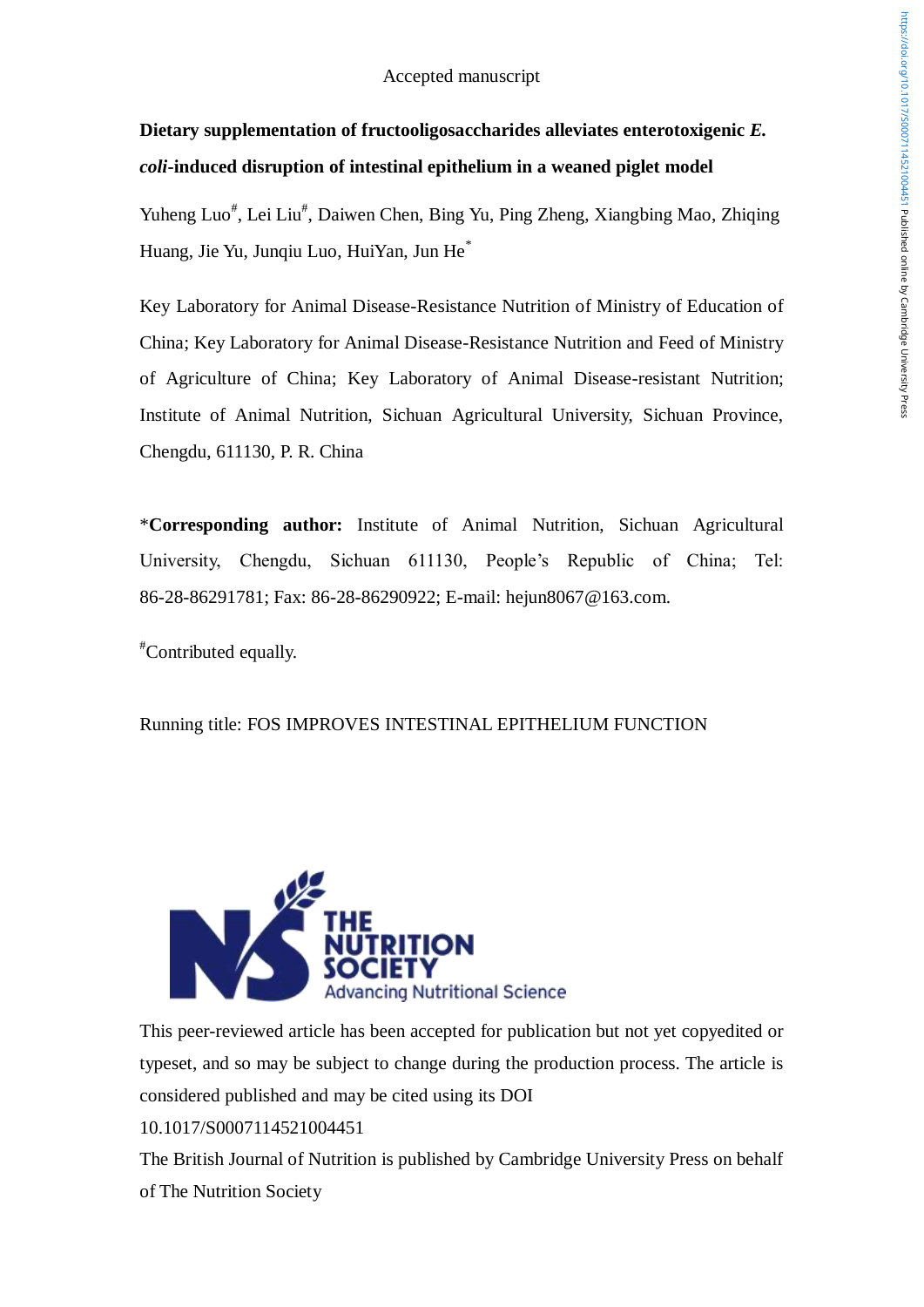#### **Abstract**

Diarrhea caused by pathogens such as enterotoxigenic *E. coli* (ETEC) is a serious threat to the health of young animals and human infants. Here, we investigated the protective effect of fructooligosaccharides (FOS) on the intestinal epithelium with ETEC-challenge in a weaned piglet model. Twenty-four weaned piglets were randomly divided into three groups: (1) non-ETEC-challenged control (CON), (2) ETEC-challenged control (ECON), and (3) ETEC challenge  $+ 2.5$  g/kg FOS (EFOS). On day 19, the CON pigs were orally infused with sterile culture, while the ECON and EFOS pigs were orally infused with active ETEC (2.5  $\times$  10<sup>9</sup> colony-forming units). On day 21, pigs were slaughtered to collect venous blood and small intestine. Result showed that the pre-treatment of FOS improved the antioxidant capacity and the integrity of intestinal barrier in the ETEC-challenged pigs without affecting their growth performance. Specifically, comparing with ECON pigs, the level of GSH-Px (glutathione peroxidase) and CAT (catalase) in the plasma and intestinal mucosa of EFOS pigs was increased (*P*<0.05), and the intestinal barrier marked by ZO-1 and plasmatic DAO was also improved in EFOS pigs. A lower level (*P*<0.05) of inflammatory cytokines in the intestinal mucosa of EFOS pigs might be involved in the inhibition of TLR4/MYD88/NF-κB pathway. The apoptosis of jejunal cells in EFOS pigs was also lower than that in ECON pigs (*P*<0.05). Our findings provide convincing evidence of possible prebiotic and protective effect of FOS on the maintenance of intestinal epithelial function under the attack of pathogens.

**Keywords**: ETEC, FOS, Intestinal epithelium, Weaned piglets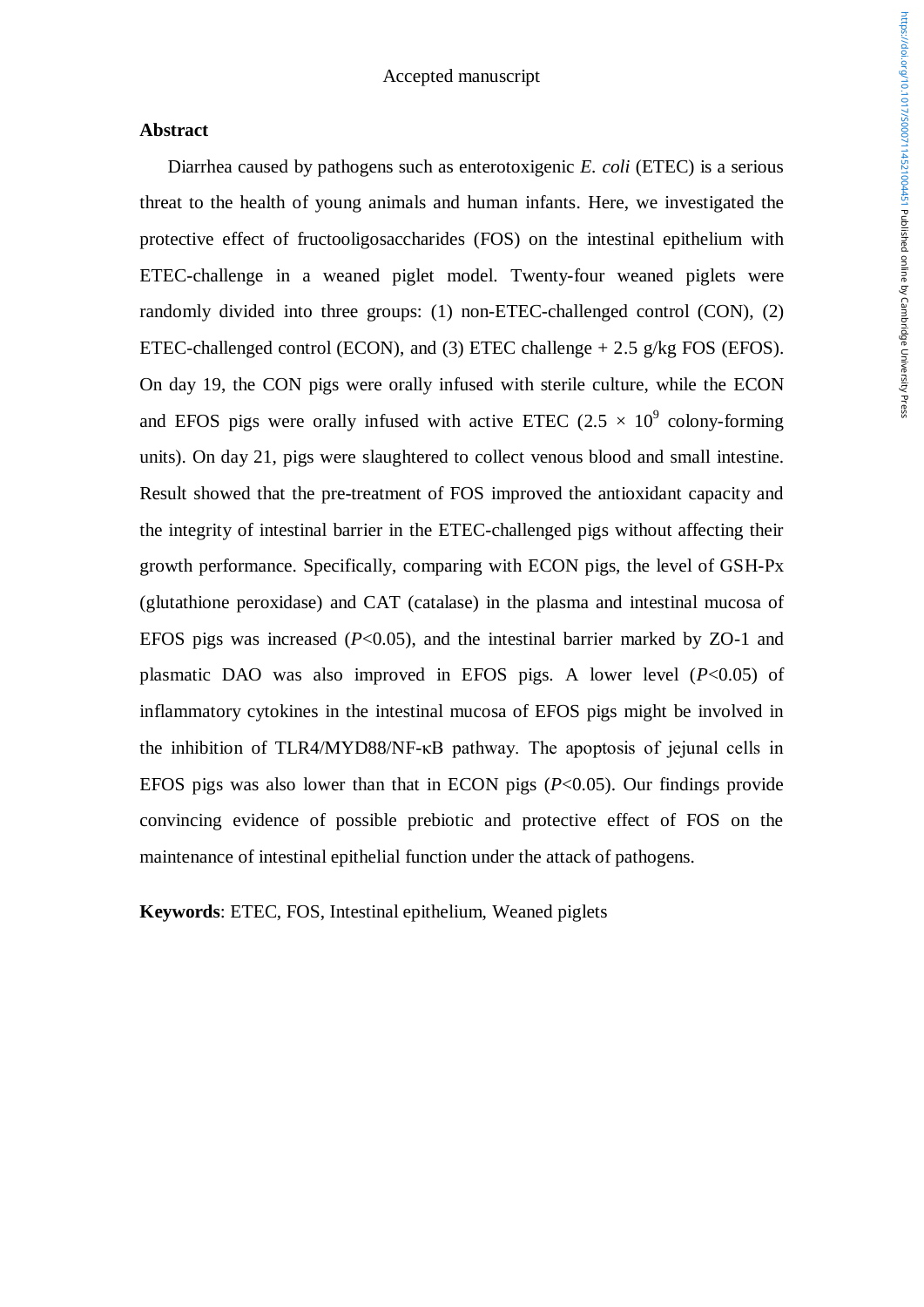#### **Introduction**

Post-weaning diarrhea (PWD), associated with the proliferation of enterotoxigenic *E. coli* (ETEC) in the gut, is not only a severest threat to the viability of young pigs (1), but also a threat to the health of human infants. PWD always results in the increase of mortality, dehydration, weight loss, as well as growth retardation in young animals (2). Accumulating evidence indicates that these disorders can be triggered by weanling stress such as removal from the sow, abrupt changes in diet or adapting to a new environment. The histological changes in the small intestine, such as the height of villus or the depth of crypts with Paneth cells, caused by PWD may affect the immune responses of piglets and lead to an intestinal dysfunction (3-4). Although the utilization of antibiotics was once considered to be the most effective measure to control ETEC infection, a growing number of countries and regions have restricted the use of antibiotics in feed to minimize the spread of strains with antibiotic resistance (5). The development of alternatives of antibiotics thus becomes very urgent (6-7). At present, the supplementation of bioactive compounds, such as oligosaccharides, seem to be a feasible way to improve weaning related intestinal injury in post-weaned piglets (8-9).

Oligosaccharides are composed of monosaccharides with low degree (2-10 glycosidic bonds) of polymerization (DP) (10). Fructooligosaccharides (FOS) are composed of fructose and glucose units, specifically referring to a short chain of fructose units (3-6) connected by β-(2-1) bonds to the terminal glucose units (11). Such chemical structure of FOS makes it unable to be directly digested by animals but can be fermented by various microorganisms in the large intestine of pigs (12). The utilization of FOS by gut microbes may be beneficial to the resistance against pathogen infection, oxidative stress, mutagenicity and even the occurrence and development of colon cancer (11-13), which makes FOS become an attractive alternative of antibiotics in swine feed.

As the largest immune organ in animal body, gastrointestinal (GI) tract plays a vital role in activating the innate immunity and inducing the subsequent adaptive immune responses (14-15). ETEC is one of the main pathogens leading to the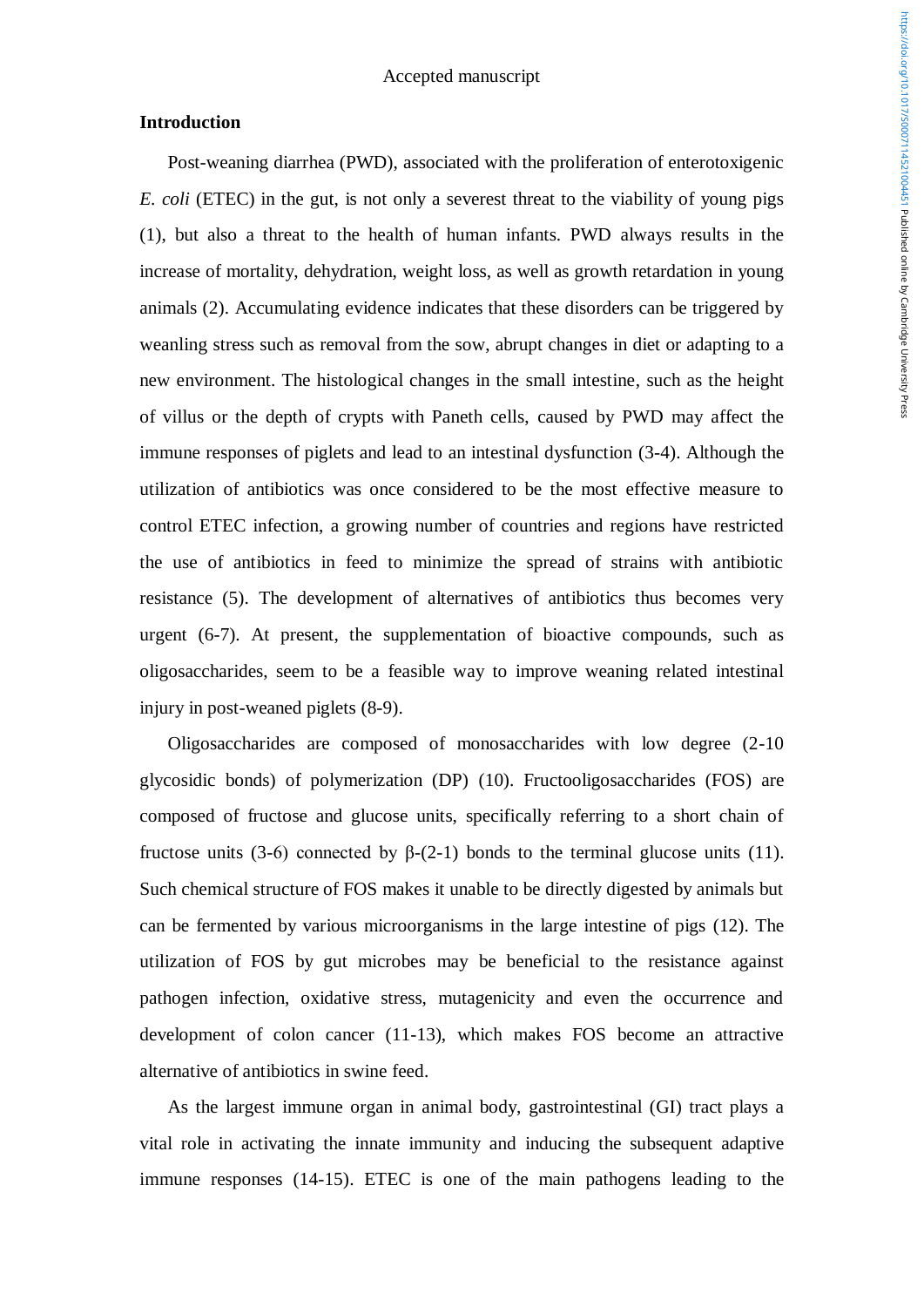symptomatic gastroenteritis in human infants and young animals (6). Once ETEC or its toxins enter into blood through the damaged intestinal epithelium, the general immune response is induced and the immune cells in tissues are activated by the recognition of bacterial ligands, resulting in a rapid burst of pro-inflammatory cytokines and the dysfunction of GI tract (16-17). Since FOS may be beneficial for improving the intestinal health in animals, several studies have been focused on its effect on the intestinal environment and immunological activity of weaned pigs (18)which are vulnerable to the early-life stress due to the underdeveloped GI tract and immune system, but the influence of FOS on the intestinal permeability, intestinal barrier, or even the apoptosis of intestinal epithelial cells still remains to be discussed. Therefore, a piglet model with ETEC infection was built in the current study to comprehensively investigate the effect of dietary FOS supplementation on the growth performance, inflammatory responses, function of intestinal epithelium, and anti-oxidative capacity in weaned piglets. Moreover, pigs share similar anatomic and physiological structures with humans (19), our results may also provide convincing evidence on the possible prebiotic effect of FOS and offer key insights into the underlying mechanisms.

#### **Materials and Methods**

#### **Animal trial**

All the procedures used in the animal experiment were approved by the Institutional Animal Care and Use Committee of Sichuan Agricultural University. The animal experimental design of the current study has been reported before (20). In brief, twenty-four healthy 21 day old weaned cross bred (Duroc  $\times$  Landrace  $\times$ Yorkshire) pigs with an average initial body weight (BW) of 6.49 kg were selected and randomly divided into three groups after a 3-day adaptation, including (1) non-ETEC-challenged control (CON; pigs fed a basal diet and infused with sterilized Luria-Bertani culture), (2) ETEC-challenged control (ECON; pigs fed a basal diet and infused with active ETEC), and (3) ETEC challenge + FOS treatment (EFOS; pigs fed a basal diet supplemented with 2.5 g/kg FOS and infused with active ETEC). The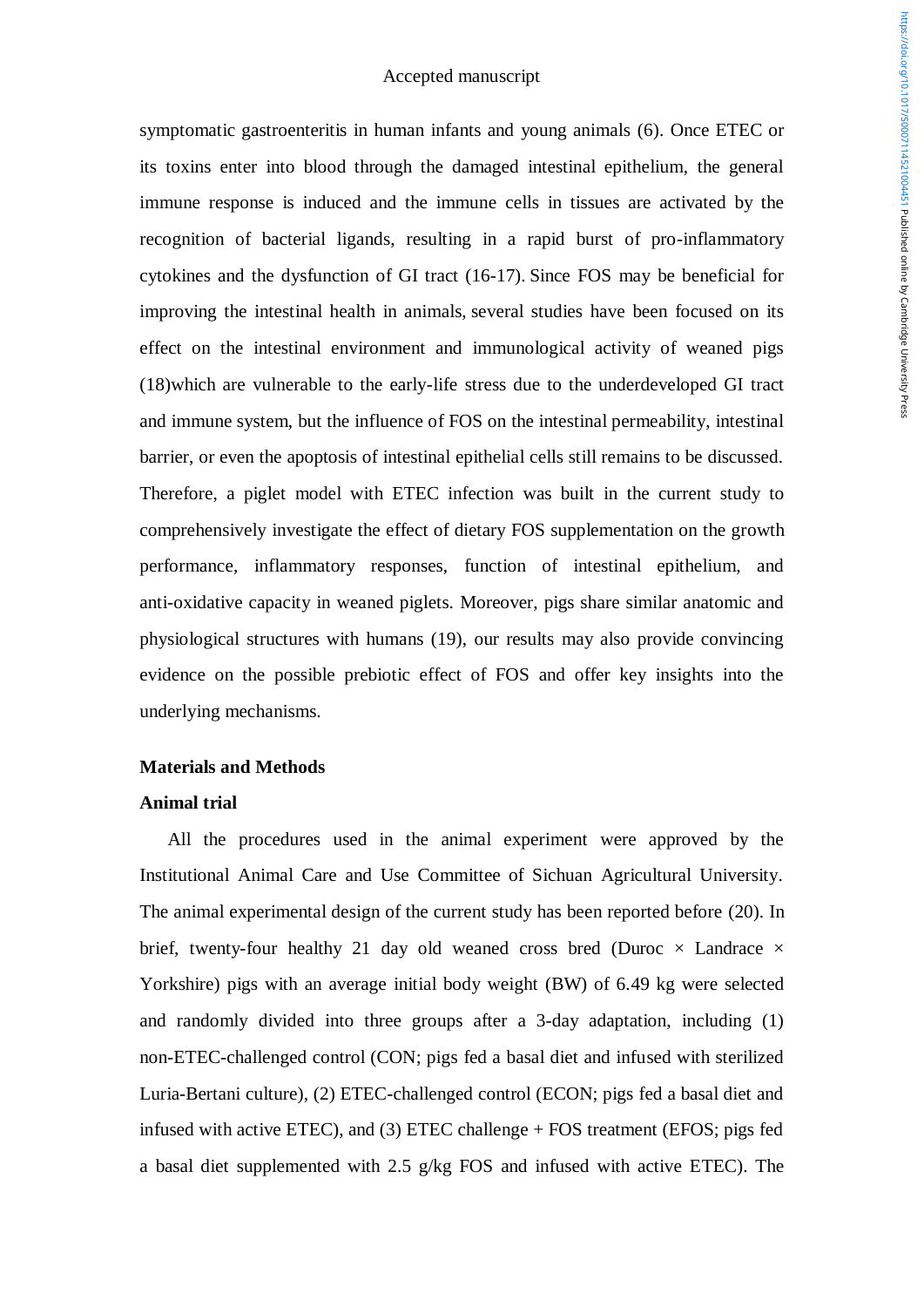FOS (> 20%) used in the current study, purchased from Shanghai Lanpu Biotechnology CO., LTD (Shanghai, China), is the fructosyltransferase hydrolysate of chicory. The FOS product is a series of oligosaccharides with 2-10 degree of polymerization, which is composed of glucose and fructose units bound together by β-1, 2 glycosidic bonds in a ratio of 1:2.5. The carrier of the FOS product is corn starch. The basal diet (Supplementary Table 1) was formulated to meet the nutrient requirements recommended by the National Research Council (21). Each group consisted of 8 pigs and each pig was individually housed in a metabolic cage  $(0.7 \text{ m} \times$ 1.5 m). Pigs were allowed access to food and water ad libitum with room temperature maintained at 25-28 °C and relatively controlled humidity (55-65%). The trial lasted for 21 d, and the FOS treatment was applied in the whole experimental period. On day 19, pigs in the ECON and EFOS groups were orally administered with 150 mL of Luria-Bertani culture containing active ETEC  $(2.5 \times 10^9 \text{ CFU/mL})$ , serotype O149: K91: K88ac; China Institute of Veterinary Drugs Control, Beijing, China), while pigs in the CON group were orally administered with an equal volume of sterilized Luria–Bertani culture (22). The feed intake of each pig was measured daily and the BW of each pig was measured on day 22 after 12-h fasting. The gain-to-feed ratio (G: F) of each pig was calculated according to the average daily gain (ADG) and average daily feed intake (ADFI).

#### **Collection of blood and tissue samples**

In the early morning of day 22, approximate 10 mL of jugular vein blood of each pig was collected into a centrifuge tube with heparin sodium anticoagulant by venepuncture after 12 h of fasting, and the blood sample was centrifuged at  $3500 \times g$ at 4 °C for 10 min to obtain plasma (23). All the prepared plasma samples were kept at -20 °C until analysis. After the collection of blood sample, each pig was euthanized with an intravenous injection of sodium pentobarbital at a dosage of 200 mg/kg BW and then slaughtered (24), and the abdomen was opened rapidly. Approximate 2 cm of each middle duodenum, jejunum and ileum was separated with sterile surgical scissors and fixed in 4% paraformaldehyde solution for the immunofluorescence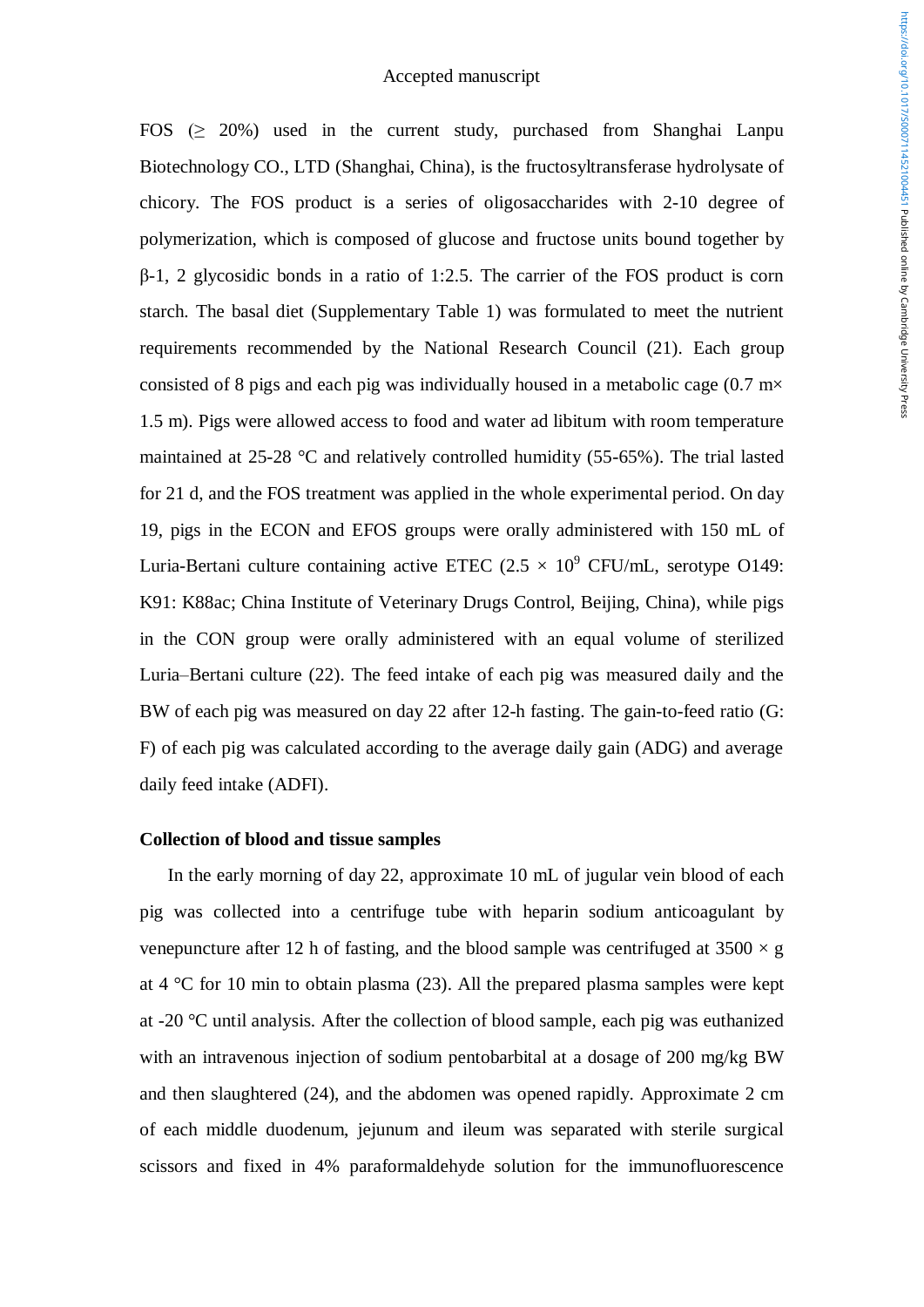detection. Finally, the duodenal, jejunal and ileal mucosa of each pig was collected using a scalpel blade and stored at -80 °C for the analysis of antioxidant capacity and gene expression.

#### **Detection of intestinal antioxidant capacity and cytokines**

Plasma antioxidant enzymes such as the catalase (CAT) and glutathione (GSH), malondialdehyde (MDA), and the total antioxidant capacity (T-AOC) were measured by using commercial kits purchased from Nanjing Jiancheng Bioengineering Institute (Nanjing, China). The activity of diamine oxidase (DAO) in the plasma was also measured by using commercial kits purchased from Nanjing Jiancheng Bioengineering Institute (Nanjing, China). The concentrations of inflammatory cytokines such as tumor necrosis factor- $\alpha$  (TNF- $\alpha$ ), interleukin-1 $\beta$  (IL-1 $\beta$ ) and interleukin-6 (IL-6) in the intestinal mucosa were detected to by using an enzyme linked immunosorbent assay (ELISA) following the instructions of corresponding kits supplied by Jiangsu Jingmei Biotechnology Co., Ltd. (Yancheng, China). All the above kits are swine-specific. The minimum detectable concentration of DAO, TNF- $\alpha$ , IL-1 $\beta$  and IL-6 is 10 pg/m, 10pg/ml, ng/L and 50 ng/L, respectively. In addition, the minimum detectable concentration of CAT, GSH, MDA and T-AOC is 0.2 U/mL, 20 mg/mL, 0.5 nmol/mL, and 0.2 U/mL, respectively.

#### **Immunofluorescence analysis and real-time PCR analysis**

The localization of zonula occluden-1 (ZO-1) protein, one of the tight junction proteins, in the duodenum, jejunum and ileum of each pig was determined using immunofluorescence according to our described method (25). The fluorescence of each slide was investigated using a confocal scanning microscope (NIKON ECLIPSE TI-SR), and the images were analysed using the NIKON DS-U3 software. The total RNA of duodenal, jejunal and ileal mucosa from each pig was extracted using the Trizol Reagent (Ta KaRa, Dalian, China). The concentration and purity of the extracted RNA sample was assayed with a spectrophotometer (Nano Drop, Gene Company Limited, Guangzhou, China) at 260 and 280 nm. The ratio of OD (optical density) 260/280 should vary between 1.8 and 2.0. The reverse transcription of each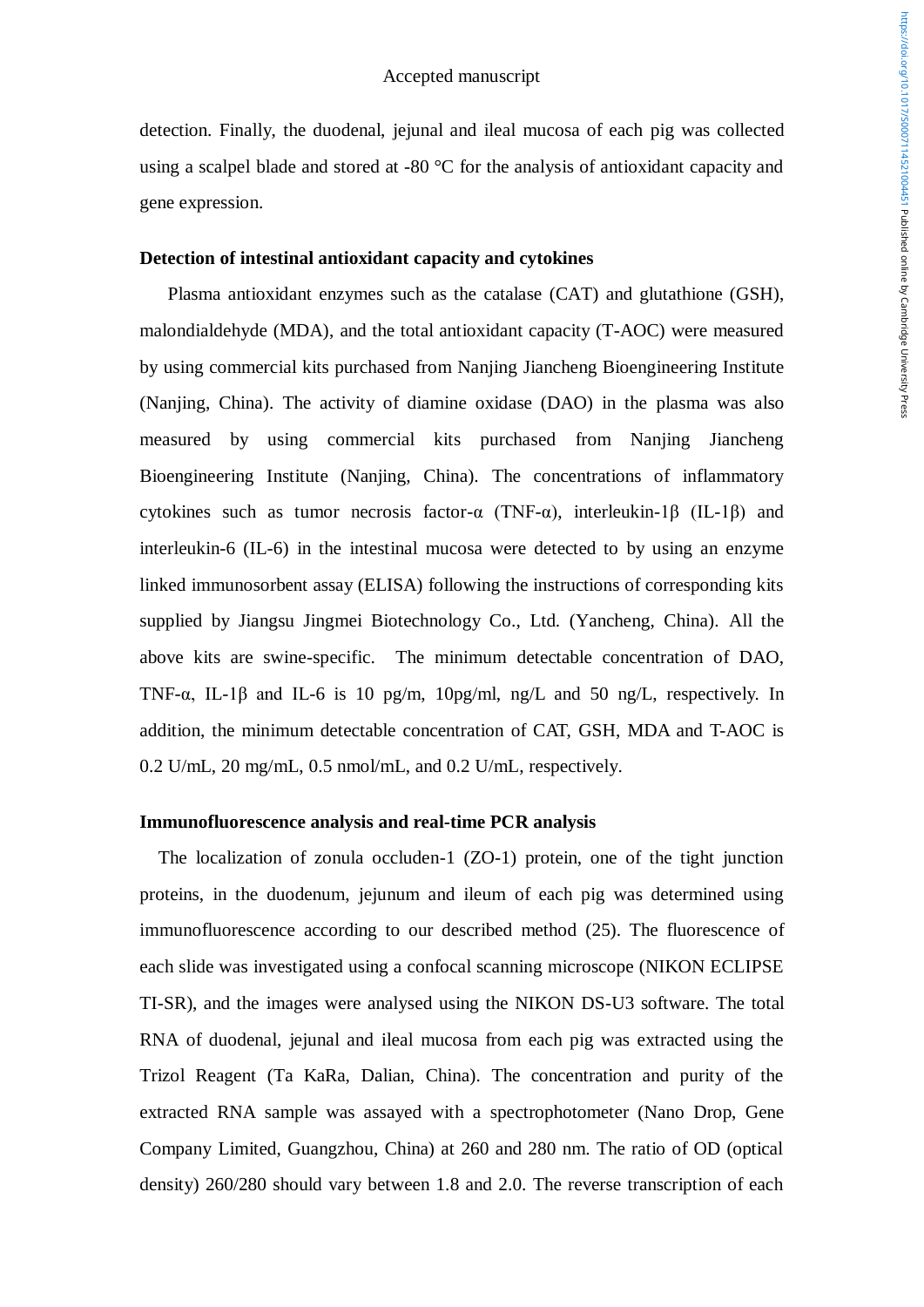RNA sample was performed using the Prime Scripte RT reagent kit (TaKaRa Biotechnology, Dalian, China) following the manufacturer's instructions. The primers (Supplementary Table 2) for genes, Toll-like receptor 4 (TRL-4), nuclear factor kappa-B (NF-κB), myeloid differentiation factor 88 (MYD88), nuclear factor-erythroid 2 (Nrf2), heme oxygenase-1 (HO-1), Caspase-3, B-cell lymphoma-2 (BCL-2), BCL-2 associated x protein (Bax) and porcine β-defensin 1 (pBD129), were synthesized commercially by Takara Bio Inc. (Dalian, China). Real-time PCR was conducted by using the CFX-96 real-time PCR detection system (Bio-Rad). The reaction procedures and the preparation of reaction mixture system has been described before (25). The mRNA level of the target genes was calculated using the  $2^{-\Delta\Delta Ct}$ method (26), and three replicates for each sample were simultaneously performed.

#### **Flow cytometry assays**

The percentage of cell apoptosis in the jejunum of each pig was determined by flow cytometry. In detail, and the intestinal sample of each pig was flushed gently with ice-cold PBS (for 1 litre: 8.00 g NaCl, 0.20 g KCl, 1.78 g Na<sub>2</sub>HPO<sub>4</sub> $\cdot$ 2 H<sub>2</sub>O, 0.27 g KH2PO4, pH 7.4), and the washed intestinal serosa layer was spread on a sterile ice pack. The mucosal cells were then scraped with a glass slide. After adding moderate Roswell Park Memorial Institute (RPMI) 1640 medium (Hyclone, America), the cells were transferred to a new centrifuge tube and mixed using a vortex mixer. The mixed cells were then filtered into a flow tube with a 300-mesh filter cloth and centrifuged at  $300 \times g$  for 5 min. Then the supernatant was discarded and the sediment was washed again with PBS. The cells were resuspended with 200 µL of Binding Buffer (10 mM 2-[4-(2-Hydroxyethyl)-1-piperazinyl] ethanesulfonic acid (HEPES), 140 mM NaCl, 2.5 mM CaCl<sub>2</sub>, pH 7.4) and the concentration of the cells was adjusted to  $10^6$  cells/ml with PBS at 4 °C. Finally, approximate 100 μL of the cell suspension was taken into a flow tube and then resuspend with 1 mL of Binding Buffer and centrifuged at  $300 \times g$ for 5 min to obtain sediment. To detect the apoptosis rate of the cells, 5 μL of Annexin V-FITC (fluorescein isothiocyanate, Invitrogen, Australia) was added into the tube for fluorescence staining  $(10 \text{ min})$ , and then another 5  $\mu$ L of PI (propidium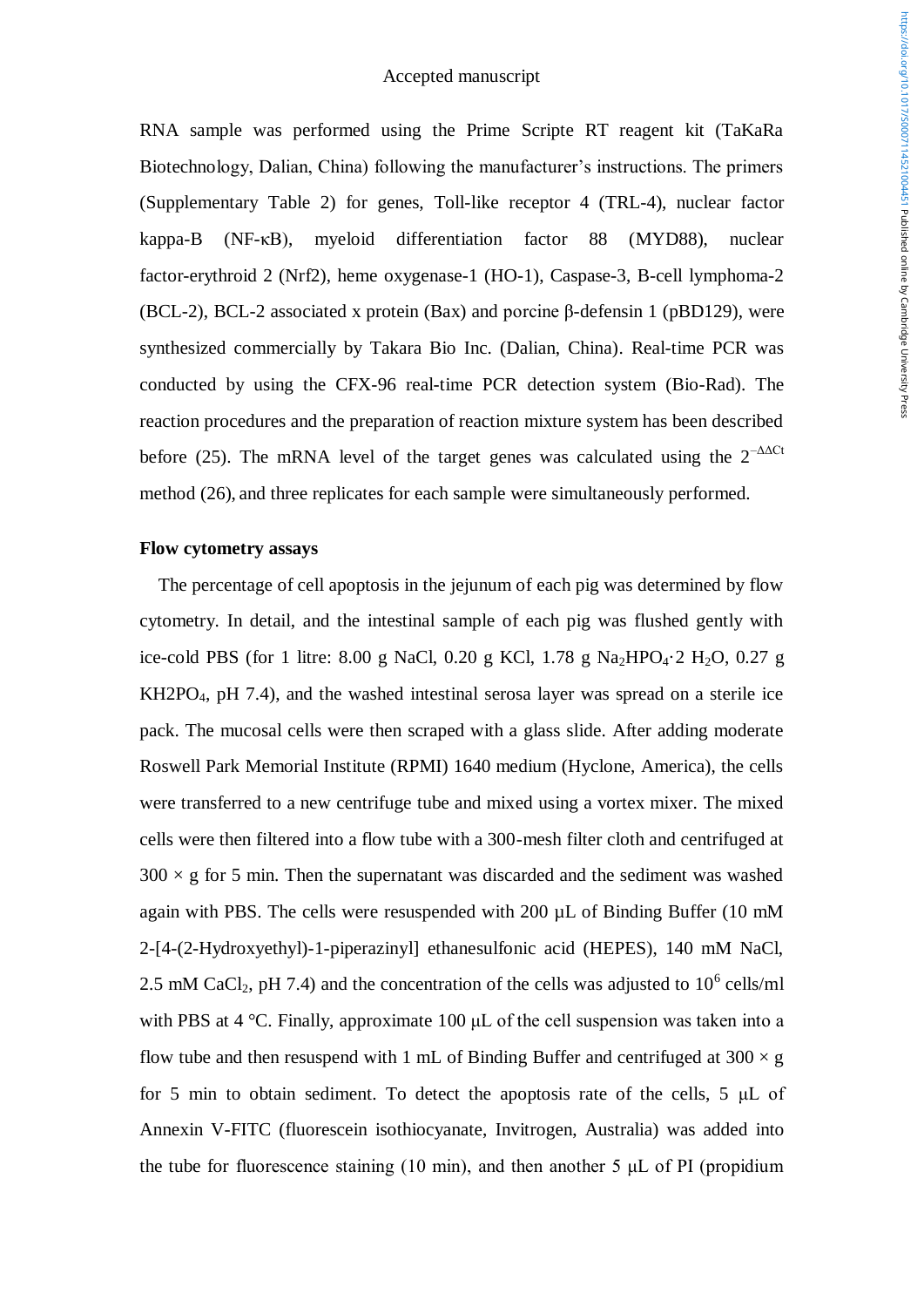iodide) staining solution was applied into the tube for 5 min. After the incubation with 500 μL of Binding Buffer, the number of apoptosis cells was detected by CytoFLEX flow cytometry (Backman, America) and the data was analysed using the CytExpert software (Backman, America).

#### **Statistical analysis**

All data were subjected to one-way analysis of variance for a completely randomized design using the general linear model procedure of Statistical Product and Service Solutions (SPSS) 24.0 (SPSS, Inc.). Statistical differences among treatments were separated by Tukey's multiple-range test. The results were shown as means and standard error of means (SEM). The difference between groups was regarded as significant when  $P < 0.05$ , and a trend in difference was regarded when  $0.05 < P$  $< 0.10$ .

#### **Results**

# **Effect of FOS supplementation on growth performance and antioxidant capacity in weaned piglets upon ETEC challenge**

There were no differences ( $P > 0.05$ , Table 1) in the ADG, ADFI and F:G of pigs among the three groups throughout the experimental period. Comparing with CON pigs, ETEC challenge decreased the activity of GSH-Px and CAT, and increased the concentration of MDA in the plasma (*P*<0.05, Table 2). However, the activity of GSH-Px and CAT was increased and the concentration of MDA was decreased (*P*<0.05, Table 2) in the plasma of EFOS pigs when compared to ECON pigs, and the value of these parameters showed no differences between CON and EFOS pigs (*P*>0.05, Table 2).

# **Effect of FOS supplementation on intestinal permeability and the distribution of ZO-1**

Comparing with the CON pigs, the concentration of plasma DAO was elevated in ECON pigs (*P*<0.05), while it was recovered in EFOS pigs (*P*>0.05, Table 2). Importantly, result of immunofluorescence analysis showed that the localization of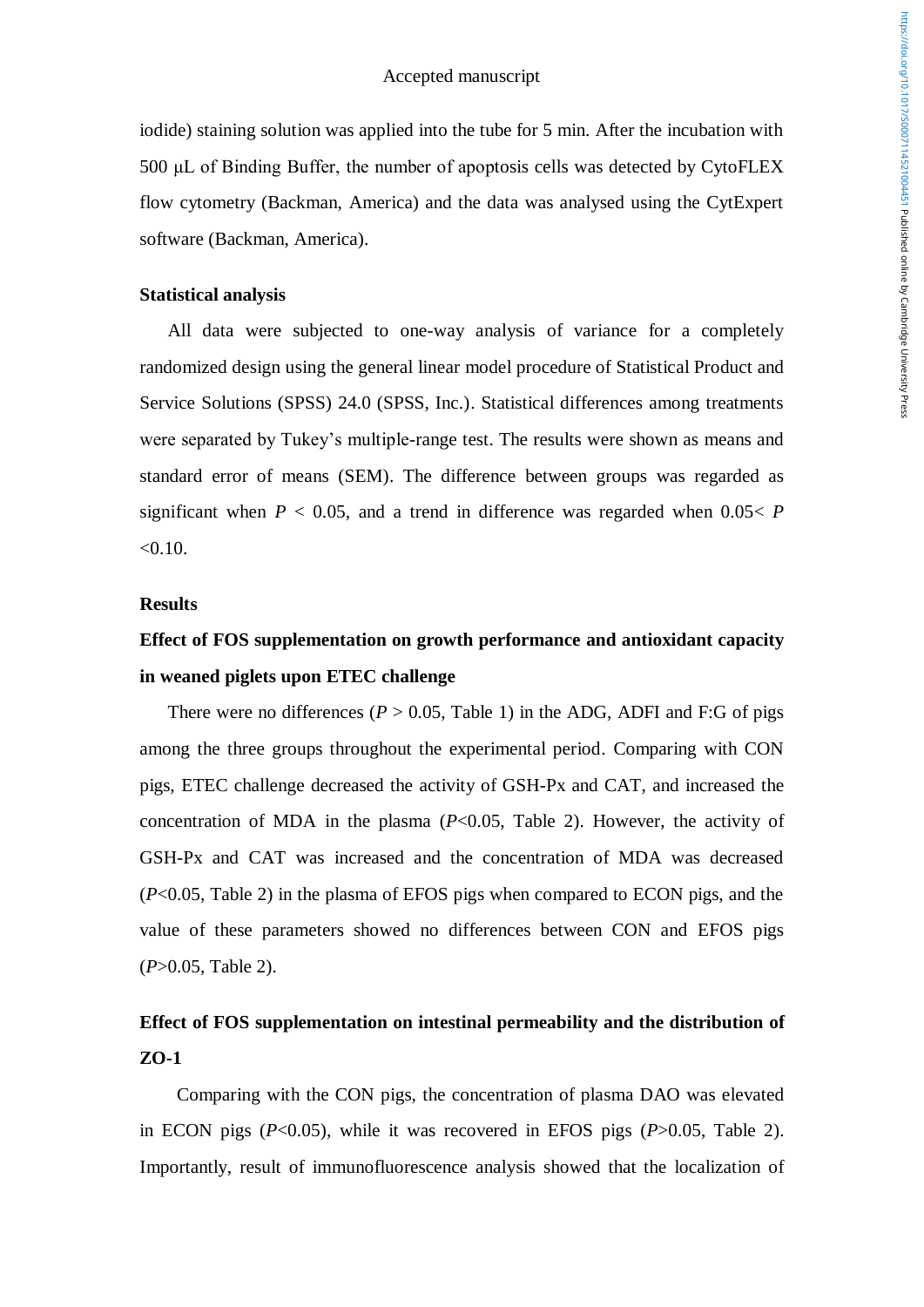ZO-1 in the duodenum was not affected by dietary FOS. In the jejunum and ileum of ECON pigs (Figure 1A), the staining of ZO-1 was diffuse with little staining at the intercellular tight junction region, which was improved in EFOS pigs. Further analysis showed that the fluorescence intensity of ZO-1 in the duodenum and jejunum of ECON pigs was lower than that of ECON and EFOS pigs (*P*<0.05, Figure 1B).

#### **Effect of FOS supplementation on cell apoptosis in intestinal mucosa**

Result of flow cytometry showed an increase (*P*<0.05) of the early-stage, late-stage, and total apoptosis rate in the jejunum of ECON pigs (Figure 2B and E) comparing to CON pigs (Figure 2A and D), which was reduced (*P*<0.05) in EFOS pigs (Figure 2C and F) compared with ECON pigs.

#### **Effect of FOS supplementation on intestinal mucosa immunity**

The content of TNF- $\alpha$  in the small intestinal mucosa, IL-1 $\beta$  in the jejunal and ileal mucosa and IL-6 in the duodenal and ileal mucosa of ECON pigs showed elevated compared to CON pigs (*P*<0.05, Figure 3), while FOS supplementation decreased the contents of TNF- $\alpha$  and IL-1 $\beta$  in the intestinal mucosa of pigs challenged by ETEC when compared with ECON pigs ( $P<0.05$ ).

#### **Effect of FOS supplementation on the mucosal antioxidant capacity**

Comparing with CON and EFOS pigs, the concentration of MDA in the duodenal mucosa of ECON pigs was higher (*P*<0.05, Table 3). Meanwhile, the activity of CAT, GSH-Px, and SOD in the jejunum mucosa, as well as the activity of GSH-Px and SOD in the ileum mucosa of ECON pigs was decreased compared to CON pigs (*P*<0.05), which was improved in EFOS pigs (*P*<0.05).

# **Effect of FOS supplementation on the expressions of critical genes related to intestinal epithelium integrity**

ETEC challenge upregulated the expressions of critical inflammation-related genes such as the TLR-4 and MYD88 in the jejunal mucosa (Figure 4). However, FOS supplementation decreased their expressions in the jejunual mucosa (*P*<0.05).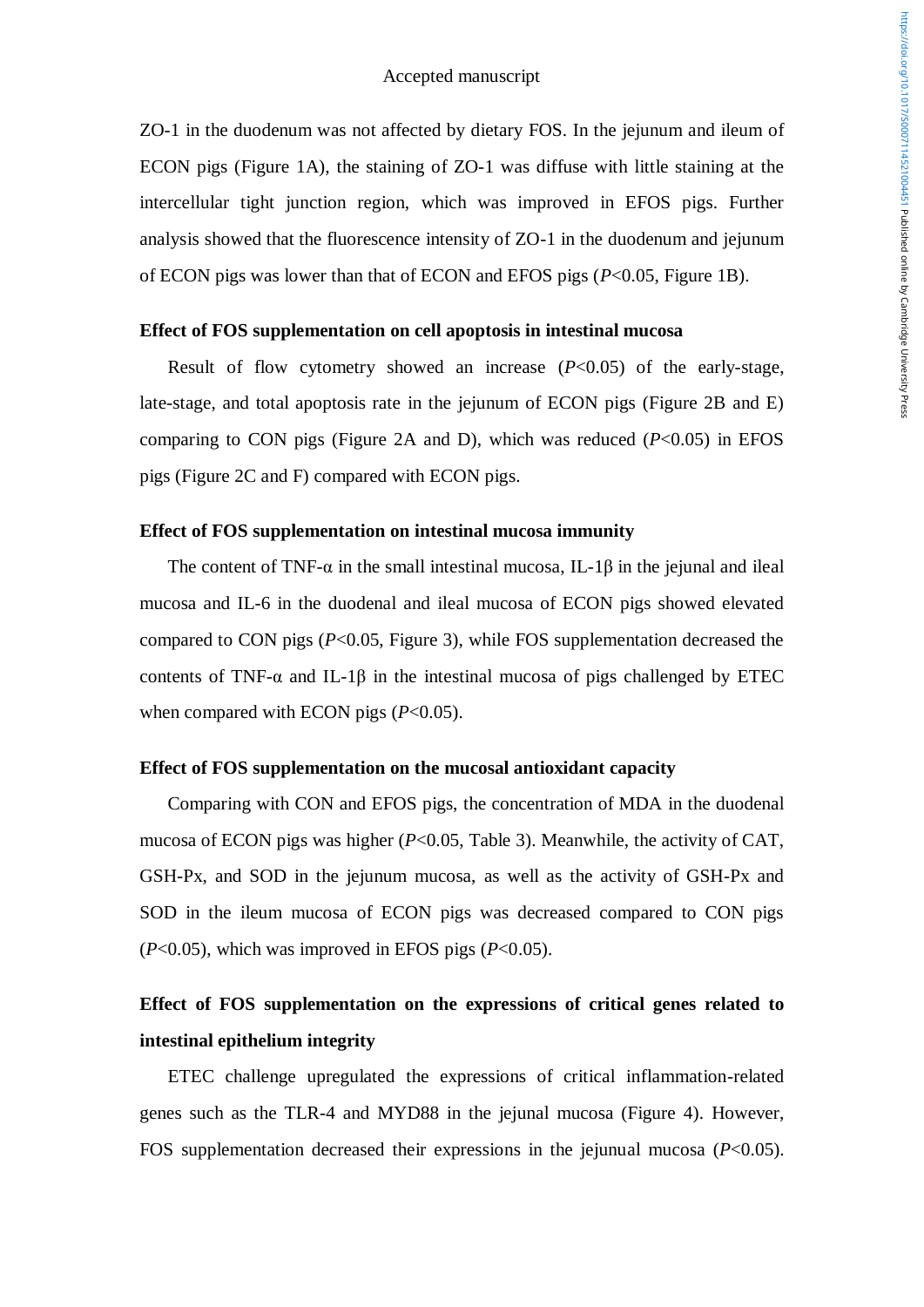Moreover, FOS supplementation decreased the expressions of TLR-4 and NF-*k*B in the duodenal and ileal mucosa, respectively (*P*<0.05) but elevated the expression of pBD-129 in the duodenual and ileal mucosa (*P*<0.05). The expression of antioxidant genes, such as the Nrf-2 in the jejunum and HO-1 in the ileum, were higher in EFOS pigs than that in other pigs when compared with ECON pigs (*P*<0.05). FOS supplementation also elevated the expression of BCL-2 but decreased the expression of Caspase-3 in the jejunual mucosa (*P*<0.05).

### **Discussion**

PWD caused by ETEC infection brings great economic loss to swine industry. In the present study, we proved that the short-term (21 d) supplement of FOS in the diet did not affect the growth performance of weaned pigs, and showed the protective effect of FOS against ETEC-induced intestinal injury in these animals, confirming the potential of FOS as a new healthy feed additive for post-weaning pigs.

Oxidative stress is a prerequisite condition of inflammatory responses. Excessive free radicals are harmful and scavenged by the antioxidant system including non-enzymatic components or a series of antioxidant enzymes (27-28). In the present study, dietary supplementation of FOS was found to maintain the activity of CAT and the concentration of GSH-Px in both plasma and intestinal mucosa of weaned piglets subject to the challenge of ETEC. Consistent results were also found on the mRNA level of Nrf2 and HO-1 genes in the intestinal mucosa of these animals. Nrf2 is a well-known critical transcription factor that can regulate the expression of genes involved in the production of a wide variety of antioxidant enzymes (i.e. glutathione peroxidase and catalase), as well as those genes related to detoxification or "stress-response" (29). HO-1 is one of the most important target genes of Nrf2, which can catalyze the rate limiting step in the degradation of heme and produce free iron, biliverdin, and carbon monoxide (30). Our findings suggest that the dietary supplementation of FOS may contribute to restore the reduced antioxidant capacity of piglets when encountering ETEC infection.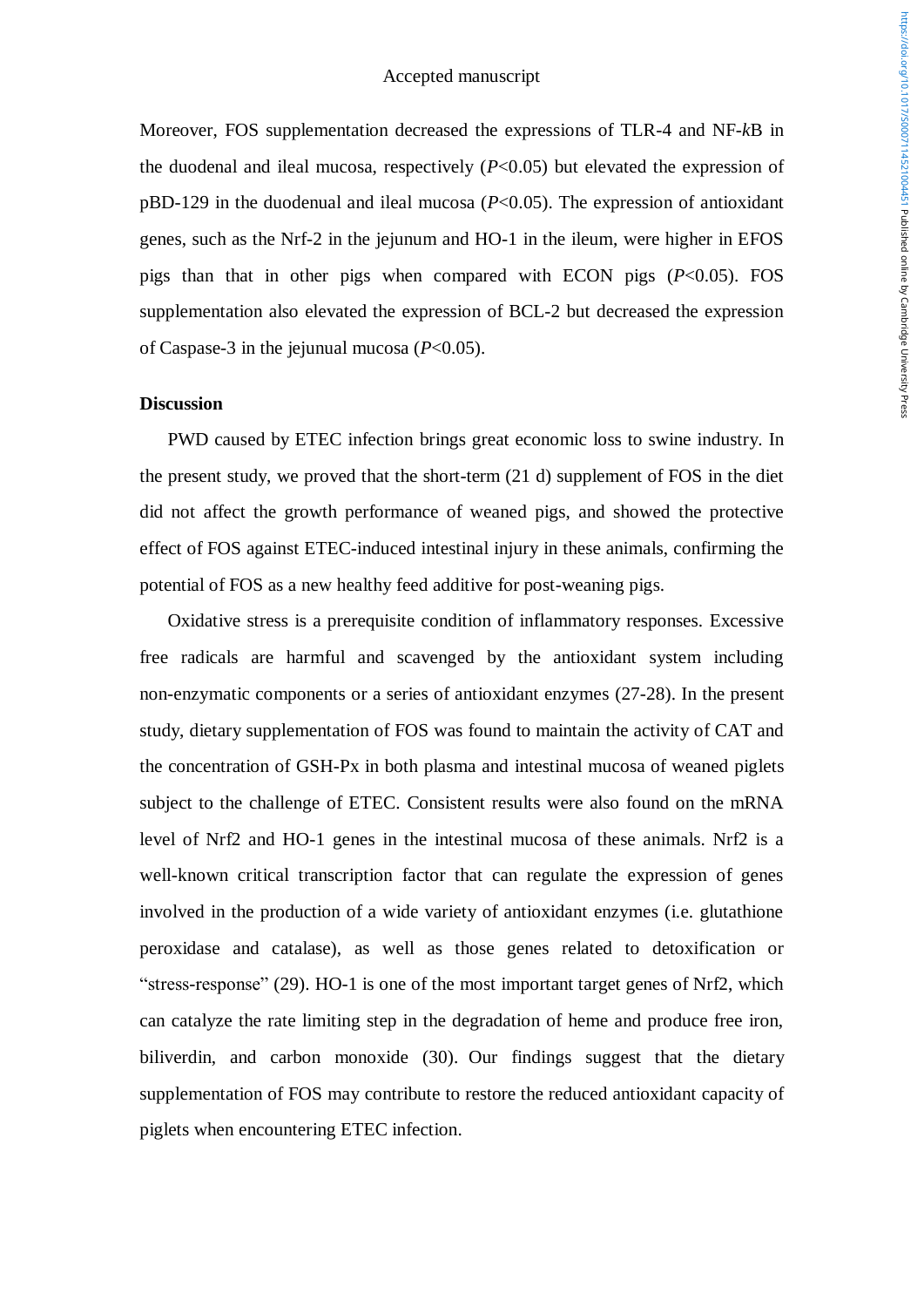ETEC infection is usually characterized by extensive production of enterotoxins which is easy to penetrate the blood through the damaged intestinal epithelium (31-33). The intestinal barrier is composed of a layer of columnar epithelium and interepithelial tight junctions (TJs), a highly dynamic barrier structure that can selectively absorb water, ions and nutrients by adjusting the permeability among cells, playing a great role in the defense and immunity of the GI tract (34). In the current study, we found that the expression of ZO-1 protein, the most important TJ (35), was substantially decreased in the apical region of the epithelial cells in small intestine of the piglets by the ETEC challenge. However, the expression of ZO-1 in the small intestine of pigs fed FOS containing diet showed no difference compared to those healthy controls even if exposed to ETEC attack, indicating a possible protection of FOS on the intestinal barrier. As a highly active intracellular enzyme in the cytoplasm of intestinal mucosal upper villi, DAO is concentrated and has strong activity in the intestinal mucosal upper villi, but is less abundant and has very low activity in other tissues (36). When the intestinal mucosa is damaged, the intracellular DAO is released into the blood, leading to a sharp rise of DAO in the blood, which makes the activity of DAO a marker to evaluate the integrity and permeability of intestinal epithelium in the case of pathogenic infections (37). Here, we showed that ETEC challenge significantly elevated the concentrations of DAO in the plasma of weaned pigs, indicating a disruption of the intestinal epithelial barrier in these animals. Conversely, when FOS was supplemented into the diet, the concentration of DAO in the plasma of piglets was not affected even under the attack of ETEC, showing a noticeable protection of dietary FOS.

Intestinal epithelial cells (IECs) are in a state of continuous proliferation and renewal (38). During this homeostasis, apoptosis is beneficial to the regeneration and repair of IECs, and the interaction among the proliferation, renewal and apoptosis of IECs is responsible for the normal function of intestinal barrier (39-40). Yet, the excessive apoptosis of IECs leads to the abnormal increase of intestinal permeability and the dysfunction of intestinal barrier, as well as the subsequent diarrhea (41). ETEC infection has been proved to promote the apoptosis of IECs *in vitro* and *in vivo*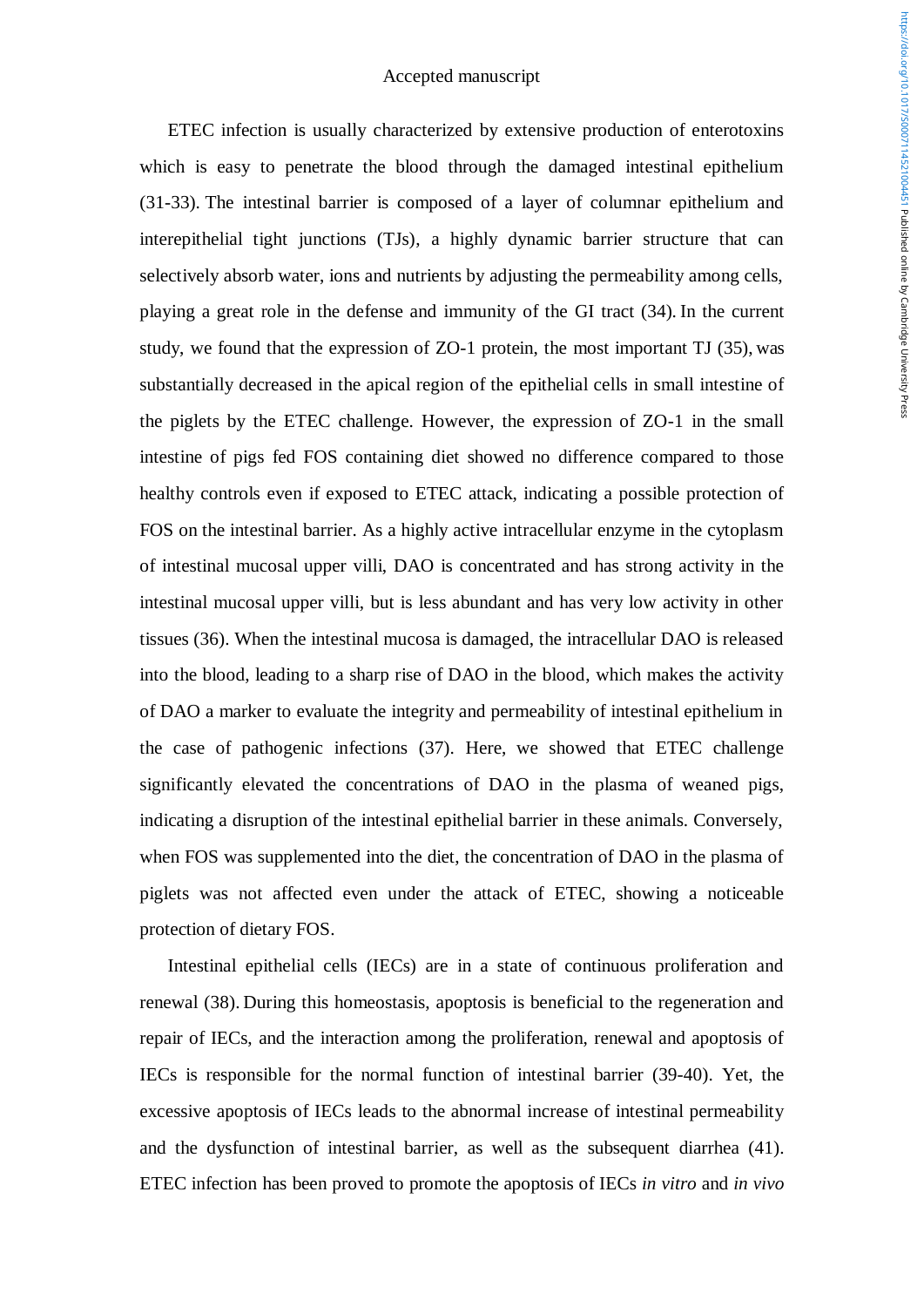(42-43). In the current study, we confirmed that the challenge of ETEC increased the apoptosis rate of the jejunal epithelial cells of weaned pigs. Interestingly, the apoptosis rate of these cells in ETEC infected piglets was reduced to normal level by the pre-feeding of FOS containing diet. Theoretically, the apoptosis of IECs involves the activation of multiple proteins and genes. Of these proteins, Bcl-2 is found to specifically inhibit the expression of apoptotic proteins in the interstitial space and maintain the integrity of the mitochondrial membrane through binding to Bid, Bim or Bad and separating from Bax or Bak. It can also directly combine with the active factor of apoptotic protein-1 (Apaf-1) to form the Bcl-2/Apaf-1/Caspase-9 complex, blocking the initial activation of caspase, a family of common downstream effectors of multiple apoptosis pathways (44-45). The protease cascade reaction is the only way to directly induce the apoptosis of IECs in pigs (46-47). In the present study, we found that the ETEC challenge increased the mRNA level of the apoptosis-related marker gene, Caspase-3, in the small intestine of weaned piglets. But the pre-supplementation of FOS in the diet can prevent this increase of Caspase-3 and simultaneously enhance the expression of the two apoptosis repression-related marker genes, Bcl-2 and BAX, especially in the jejunum. These results provide a molecular basis for the interpretation of improved apoptosis of IECs in those pigs pre-fed with FOS containing diet.

During the development of intestinal inflammation caused by infectious pathogens, the activation of TLR4/NF-κB signaling pathway is regarded as a key incentive (48). As a typical pattern recognition receptor existing in intestinal epithelium, activated TLR4 can stimulate the activation of MyD88/NF-κB signaling pathway, leading to the release of various inflammatory cytokines, such as IL-6, TNF-α and IL-1. On the other hand, some self-produced molecules, such as β-defensins, can directly help IECs themselves fight against pathogens by killing microbes and activating inflammatory cells located in the infected site (49). We found that the pre-feeding of dietary FOS can reduce the concentration of TNF-α, IL-6 and IL-1β in the mucosa of small intestine of ETEC infected pigs to normal level, and such pre-feeding can even increase the expression of pBD129 gene in the duodenum and ileum of these pigs to a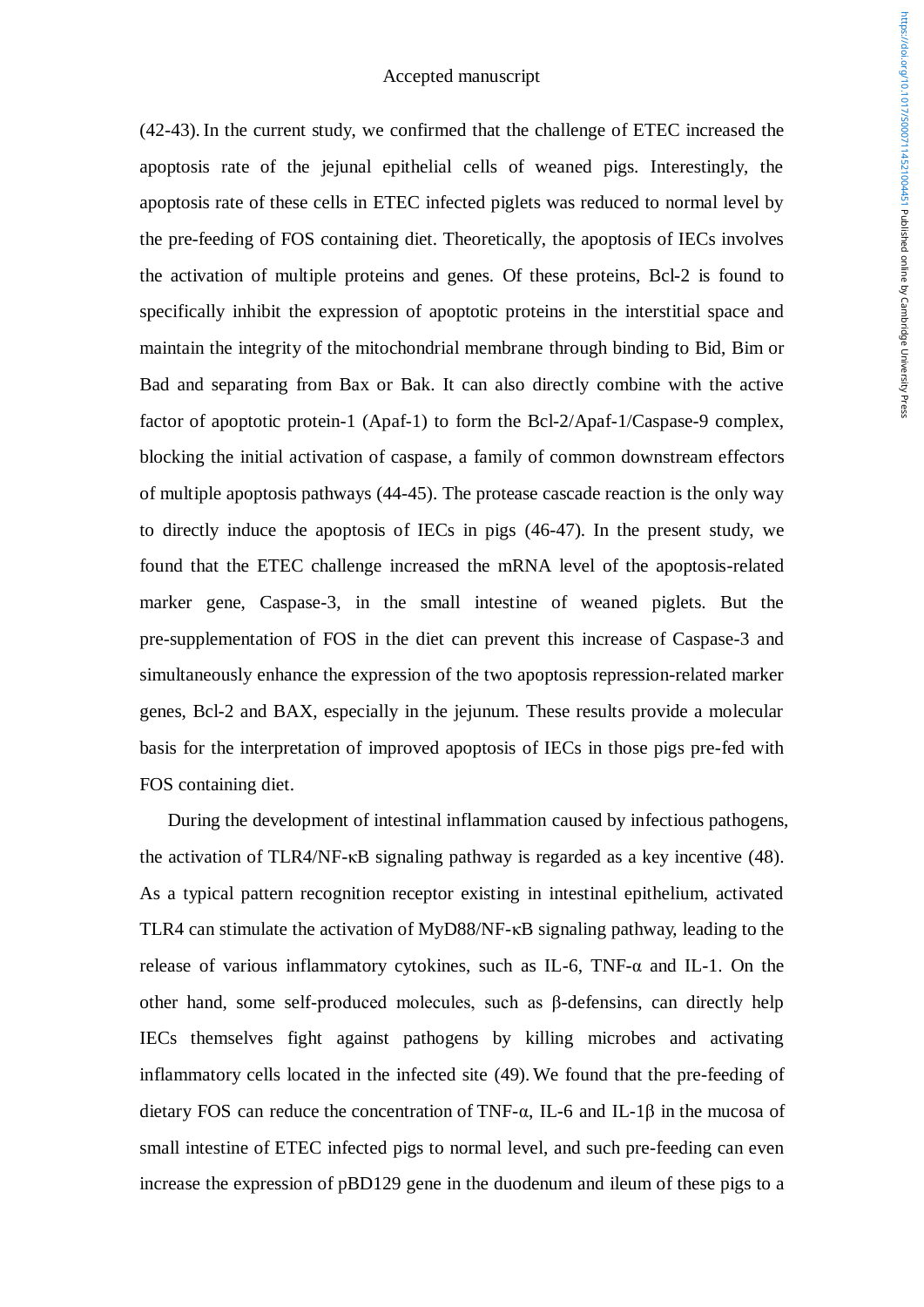level far higher than that of uninfected pigs. Similarly, when the maternal diet is supplemented with shor-chain FOS (scFOS) at 3.3g/kg during the last 4 weeks of gestation and 1.5g/kg during the 4 weeks of lactation, the TNF-α expression can be decrease in the visceral adipose tissue of their piglets (50). And the scFOS supplementation in the diet at 0.15% also reduces the concentration of TNF- $\alpha$  in the ileum of post-weaning pigs (51). The further real-time PCR analysis also indicate that the decreased expression of inflammatory cytokines in the small intestine of these ETEC infected pigs pre-fed may probably be achieved by the inhibition of TLR4/MyD88/NF-κB pathway. Previous studies also show similar mechanism of mannan-oligosaccharide and galacto-oligosaccharides inhibiting the inflammation in weaning pigs and human infants (52-53).

#### **Conclusions**

Our findings suggest that the dietary supplementation of FOS can attenuate the disruption of the intestinal mucosa caused by ETEC in weaned piglets, which was associated with the increase of anti-oxidative capacity and the improvement of intestinal barrier functions. These beneficial effects of FOS on the intestinal health make it an attractive prebiotic that can be tentatively used in the diet of young animals.

#### **Funding Statement**

This work was supported by the Key Research and Development Programs of Sichuan Province (20ZDYF0003 and 2018NZDZX0005), and the National Natural Science Foundation of China (31972599).

#### **Data Availability and materials**

The datasets used to support the findings of this study are available from the corresponding author upon request.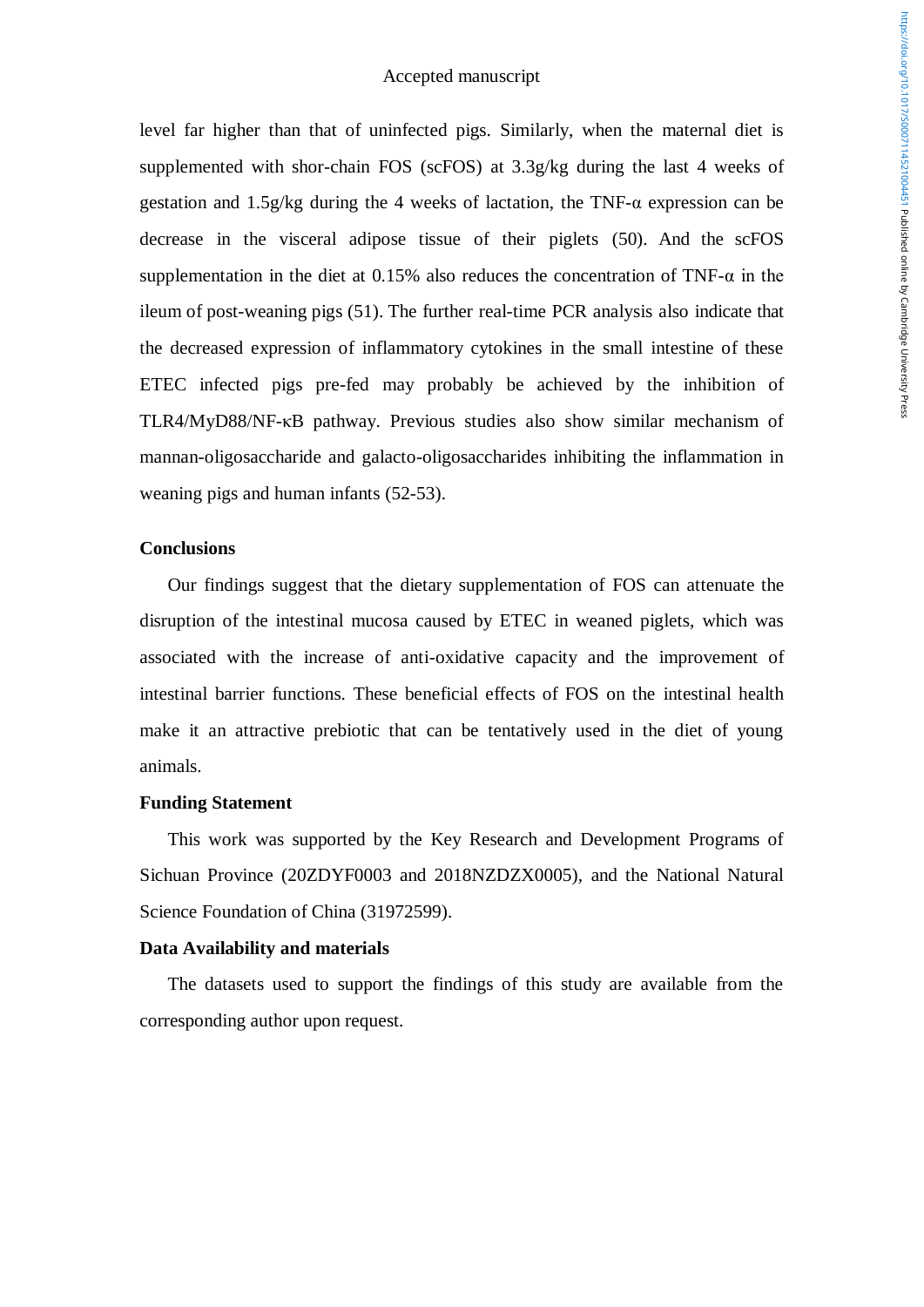## **Authors' contributions**

YL, LL and JH conceived the study, performed the experiment, performed data analysis, and contributed to drafting the manuscript. LL carried out the animal experiment. DC, BY, ZH, PZ, XM, JY, JL and HY conceived the experiment and proofread the manuscript. All authors read and approved the final manuscript.

## **Conflicts of Interest**

The authors declare that there are no conflicts of interest.

# **Ethics approval and consent to participate**

All animal procedures were performed in accordance with the Guidelines for Care and Use of Laboratory Animals of Sichuan Agricultural University and approved by the Animal Ethics Committee of Sichuan Agricultural University (Chengdu, China).

## **Acknowledgments**

We thank Wang Huifen, Wu Fali, and Yu En for their helps during the animal trial and sample collections.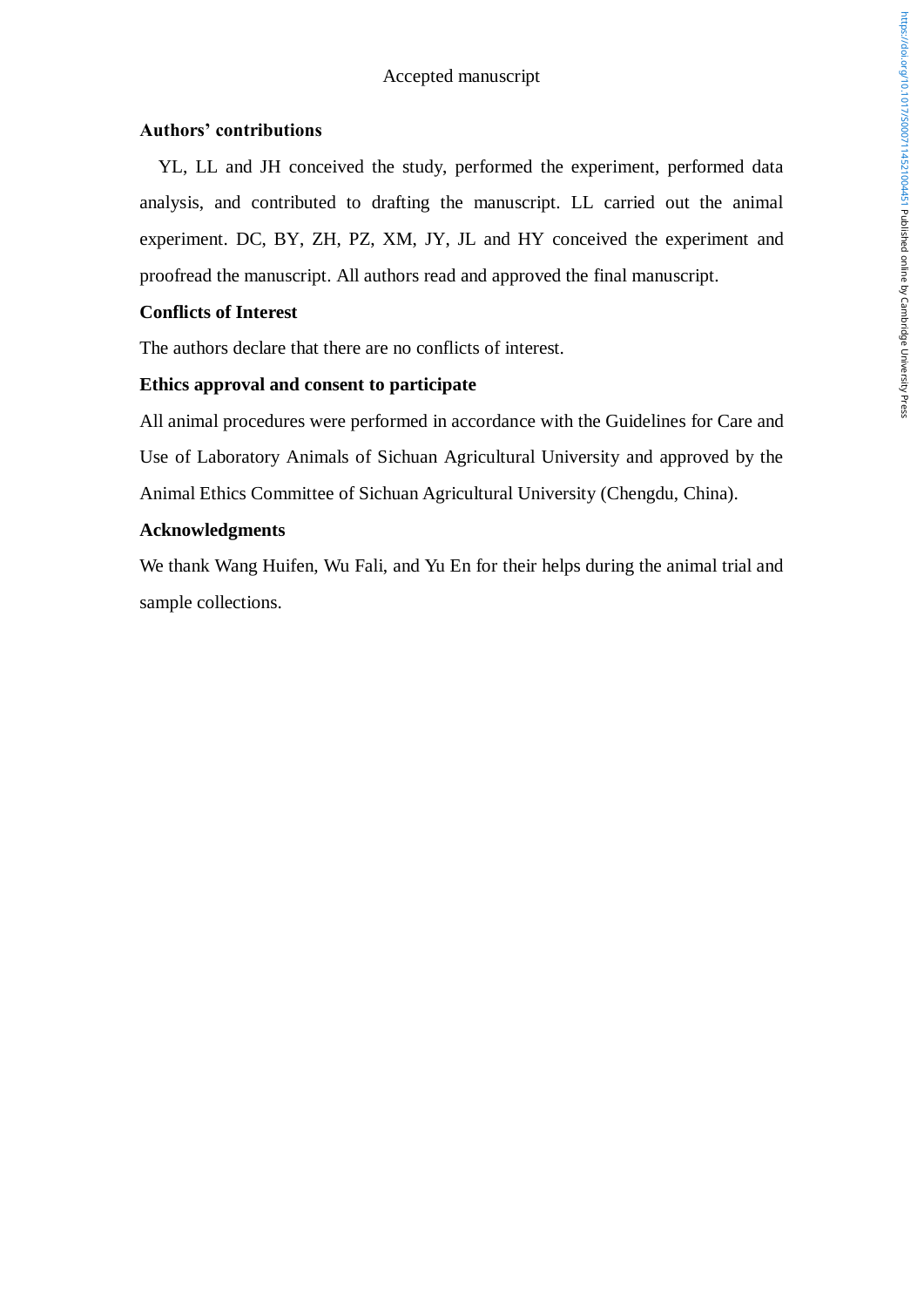## **References**

- 1. Nagy B & Fekete PZ. (2005) Enterotoxigenic Escherichia coli in veterinary medicine. *Int J Med Microbiol* **295**, 443-54.
- 2. Rhouma M, Fairbrother JM, Beaudry F *et al.* (2017) Post weaning diarrhea in pigs: risk factors and non-colistin-based control strategies. *Acta Vet Scand* **59**, 31.
- 3. Bhandari SK, Xu B, Nyachoti CM *et al*. (2008) Evaluation of alternatives to antibiotics using an Escherichia coli K88+ model of piglet diarrhea: Effects on gut microbial ecology1. *J. Anim. Sci* **86**, 836-847.
- 4. Burkey TE, Skjolaas K & Minton J. (2009) Board-invited review: porcine mucosal immunity of the gastrointestinal tract. *J. Anim. Sci* **87**, 1493-1501.
- 5. Owusu-Asiedu A, Nyachoti C & Marquardt R. (2003) Response of early-weaned pigs to an enterotoxigenic Escherichia coli (K88) challenge when fed diets containing spray-dried porcine plasma or pea protein isolate plus egg yolk antibody, zinc oxide, fumaric acid, or antibiotic. *J. Anim. Sci* **81**, 1790-1798.
- 6. Kiarie E, Bhandari S, Scott M *et al*. (2011) Growth performance and gastrointestinal microbial ecology responses of piglets receiving Saccharomyces cerevisiae fermentation products after an oral challenge with Escherichia coli (K88). *J. Anim. Sci* **89**, 1062-1078.
- 7. Thacker PA. (2003) Alternatives to antibiotics as growth promoters for use in swine production: a review. *J. Anim. Sci. Biotechnol* **4**, 35.
- 8. Bornet F, Brouns F, Tashiro Y *et al*. (2002) Nutritional aspects of short-chain fructooligosaccharides: natural occurrence, chemistry, physiology and health implications. *Dig. Liver Dis* **34**, S111-S120.
- 9. Nishizawa-Yokoi A, Yabuta Y & Shigeoka S. (2008) The contribution of carbohydrates including raffinose family oligosaccharides and sugar alcohols to protection of plant cells from oxidative damage. *Plant Signaling Behav* **3**, 1016-1018.
- 10. Le Bourgot C, Ferret-Bernard S, Blat S *et al*. (2016) Short-chain fructooligosaccharide supplementation during gestation and lactation or after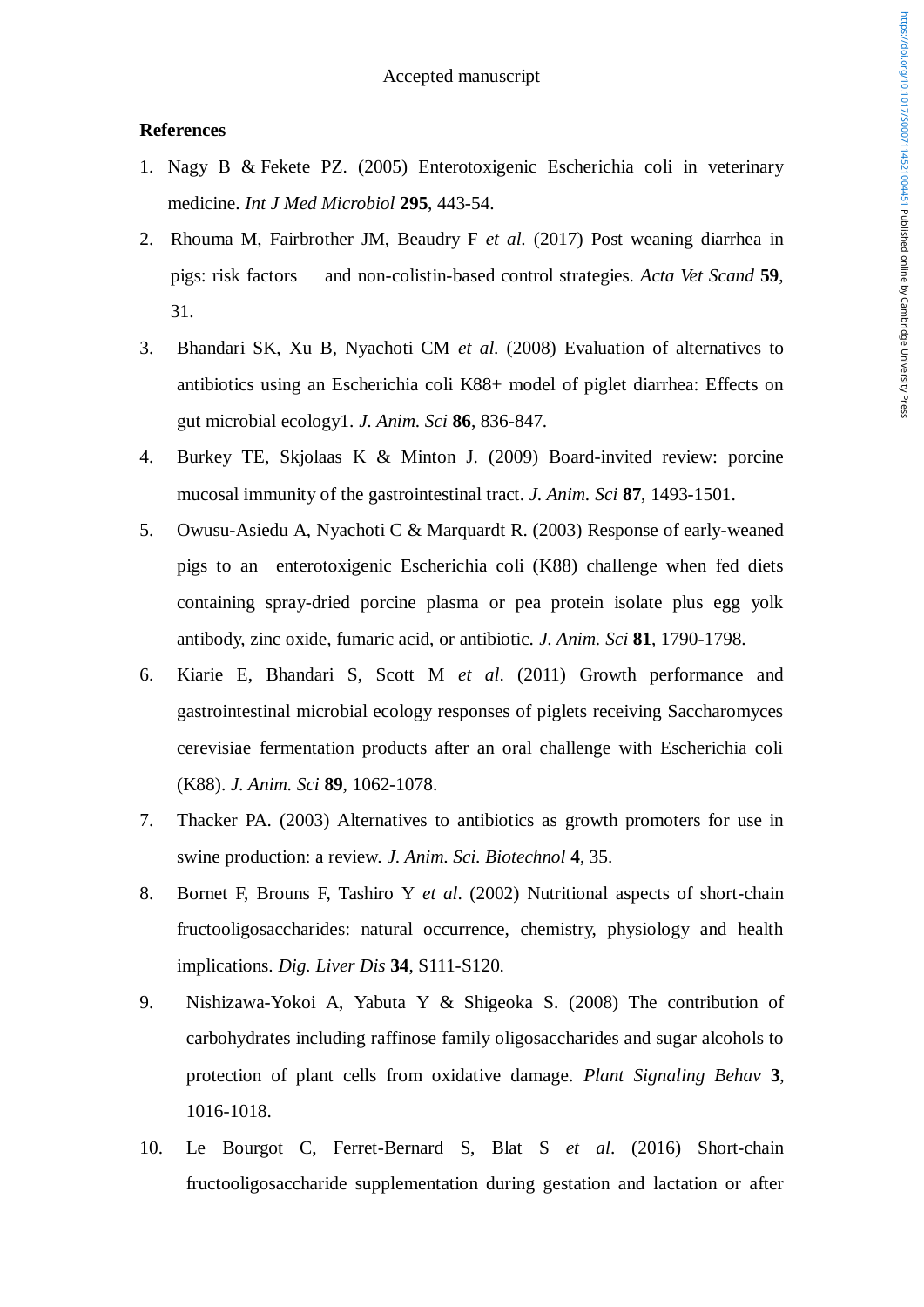weaning differentially impacts pig growth and IgA response to influenza vaccination. *J. Funct. Foods* **24**, 307-315.

- 11. Sabater-Molina M, Larqué E, Torrella F *et al*. (2009) Dietary fructooligosaccharides and potential benefits on health. *J. Physiol. Biochem* **65**, 315-328.
- 12. Schokker D, Fledderus J, Jansen R *et al*. (2018) Supplementation of fructooligosaccharides to suckling piglets affects intestinal microbiota colonization and immune development. *J. Anim. Sci* **96**, 2139-2153.
- 13. [Gao](https://xueshu.baidu.com/s?wd=author%3A%28F%20Gao%29%20&tn=SE_baiduxueshu_c1gjeupa&ie=utf-8&sc_f_para=sc_hilight%3Dperson) F, [Jiang](https://xueshu.baidu.com/s?wd=author%3A%28Y%20Jiang%29%20&tn=SE_baiduxueshu_c1gjeupa&ie=utf-8&sc_f_para=sc_hilight%3Dperson) Y, [Zhou](https://xueshu.baidu.com/s?wd=author%3A%28G%20Zhou%29%20&tn=SE_baiduxueshu_c1gjeupa&ie=utf-8&sc_f_para=sc_hilight%3Dperson) G, *et al.* (2001) Effect of fructooligosaccharides (FOS)on growth,metabolism and immune in weaning piglets. *China Anim. Husb. Vet. Med*.
- 14. Oswald IP. (2006) Role of intestinal epithelial cells in the innate immune defence of the pig intestine. *Vet. Res* **37**, 359-368.
- 15. Pié S, Lallès JP, Blazy F et al. (2004) Weaning is associated with an upregulation of expression of inflammatory cytokines in the intestine of piglets. *J. Nutr* **134**, 641-647.
- 16. Nyachoti C, Kiarie E, Bhandari S *et al*. (2012) Weaned pig responses to Escherichia coli K88 oral challenge when receiving a lysozyme supplement. *J. Anim. Sci* **90**, 252-260.
- 17. Bosi P, Casini L, Finamore A *et al*. (2004) Spray- dried plasma improves growth performance and reduces inflammatory status of weaned pigs challenged with enterotoxigenic Escherichia coli K88. *J. Anim. Sci* **82**, 1764-1772.
- 18. Csernus B & Czeglédi L (2020) Physiological, antimicrobial, intestine morphological, and immunological effects of fructooligosaccharides in pigs. *Arch. Anim. Breed.* **63,** 2, 325–335.
- 19. Kraemer JG, Ramette A, Aebi S *et al*. (2018) Influence of Pig Farming on the Human Nasal Microbiota: Key Role of Airborne Microbial Communities. *Appl. Environ. Microbiol* **84**(6), e02470-17.
- 20. Liu L, Chen D, Yu B *et al.* (2020) Fructooligosaccharides improve growth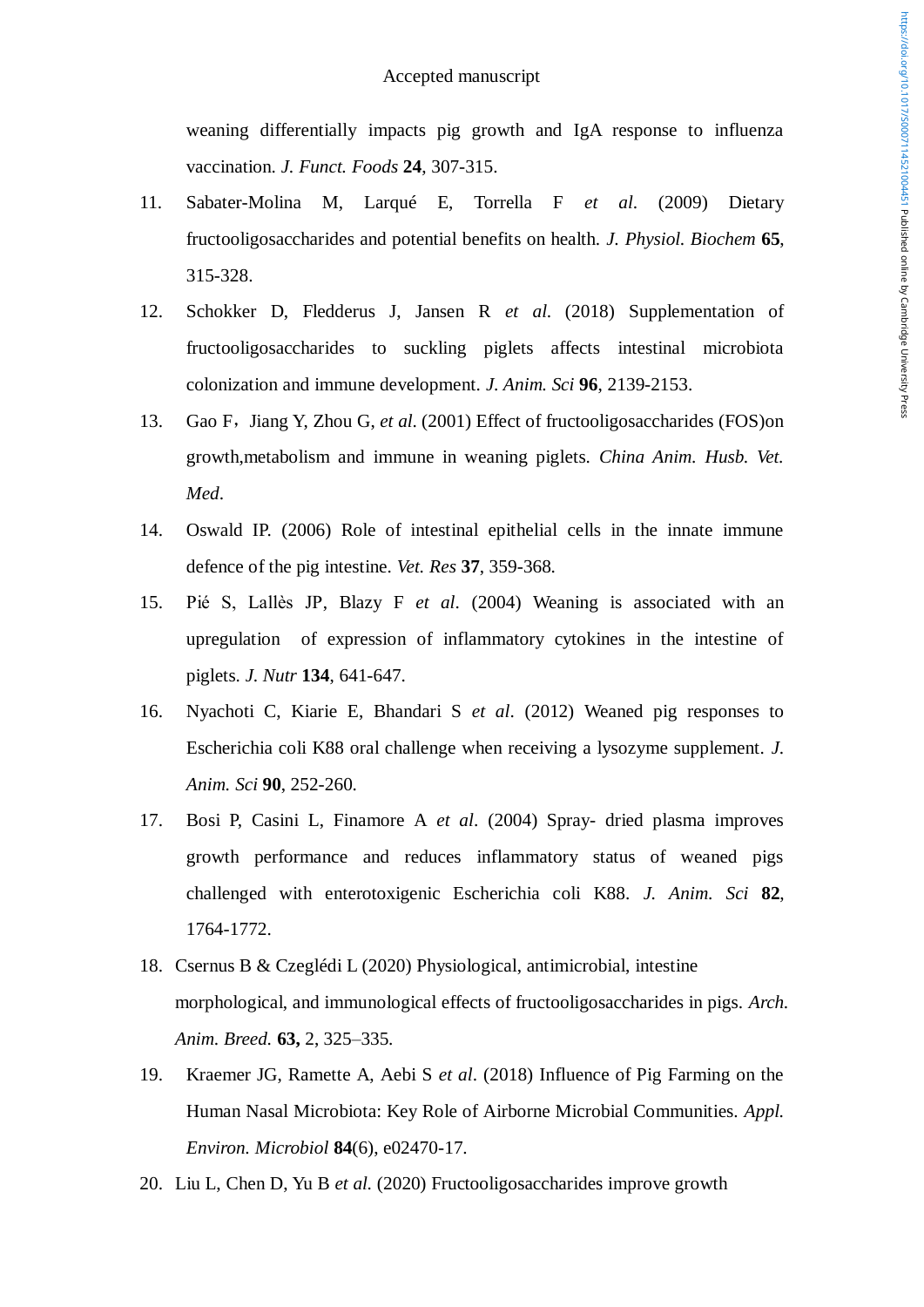performance and intestinal epithelium function in weaned pigs exposed to enterotoxigenic Escherichia coli. *Food Funct.* **11,** 11, 9599–9612.

- 21. National Research Council. (2012) Nutrient Requirements of Swine: Eleventh Revised Edition. National Academies Press, Washington D.C.
- 22. Xiao D, Wang Y, Liu G *et al*. (2014) Effects of chitosan on intestinal inflammation in weaned pigs challenged by enterotoxigenic Escherichia coli. *PLoS One* **9**, e104192.
- 23. Bradford MM. (1976) A rapid and sensitive method for the quantitation of microgram quantities of protein utilizing the principle of protein-dye binding. *Anal Biochem* **72**, 248-254.
- 24. Liu L, Wu C, Chen D *et al*. (2020) Selenium-Enriched Yeast Alleviates Oxidative Stress-Induced Intestinal Mucosa Disruption in Weaned Pigs. *Oxid. Med. Cell* Longevity **2020**, 1-11.
- 25. Wan J, Zhang J, Chen D *et al.* (2018) Alginate oligosaccharide enhances intestinal integrity of weaned pigs through altering intestinal inflammatory responses and antioxidant status. *RSC Adv.* **8,** 24, 13482–13492.
- 26. Livak KJ & Schmittgen TD. (2001) Analysis of relative gene expression data using real-time quantitative PCR and the 2− ΔΔCT method. *Methods*. **25**, 402-408.
- 27. Bolzán AD, Bianchi MS & Bianchi NO. (1997) Superoxide dismutase, catalase and glutathione peroxidase activities in human blood: influence of sex, age and cigarette smoking. *Clin. Biochem* **30**, 449-454.
- 28. Lightfoot TJ, Skibola CF, Smith AG *et al*. (2006) Polymorphisms in the oxidative stress genes, superoxide dismutase, glutathione peroxidase and catalase and risk of non-Hodgkin's lymphoma. *Haematologica* **91***,* 1222-1227.
- 29. Yang C, Ferket P, Hong Q *et al*. (2012) Effect of chito-oligosaccharide on growth performance, intestinal barrier function, intestinal morphology and cecal microflora in weaned pigs. *J. Anim. Sci* **90**, 2671-2676.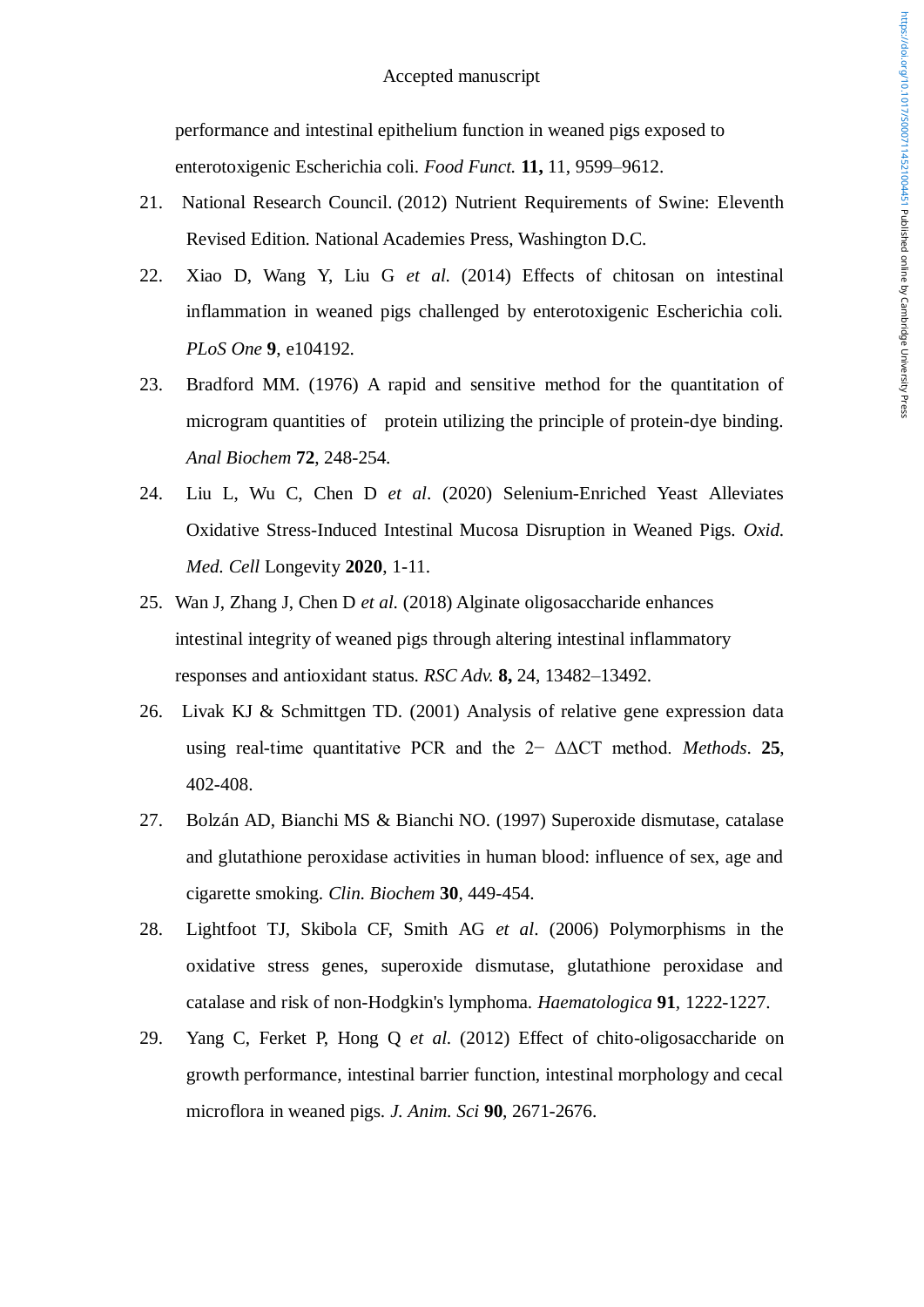- 30. Kim Y-M, Pae H-O, Park JE *et al*. (2011) Heme oxygenase in the regulation of vascular biology: from molecular mechanisms to therapeutic opportunities. *Antioxid. Redox Signaling* **14**, 137-167.
- 31. Luo Q, Kumar P, Vickers TJ *et al*. (2013) Enterotoxigenic Escherichia coli secretes a highly conserved mucin-degrading metalloprotease to effectively engage intestinal epithelial cells. *Infect. Immun* **82**, 509-521.
- 32. Gao Y, Han F, Huang X *et al*. (2013) Changes in gut microbial populations, intestinal morphology, expression of tight junction proteins, and cytokine production between two pig breeds after challenge with Escherichia coli K88: a comparative study. *J. Anim. Sci* **91**, 5614-5625.
- 33. Tang Y, Tan B, Xiong X *et al*. (2015) Methionine deficiency reduces autophagy and accelerates death in intestinal epithelial cells infected with enterotoxigenic Escherichia coli. *Amino Acids* **47**, 2199-2204.
- 34. Dokladny K, Zuhl MN & Moseley PL. (2016) Intestinal epithelial barrier function and tight junction proteins with heat and exercise. *J. Appl. Physiol* **120**, 692-701.
- 35. Fanning AS, Jameson BJ, Jesaitis LA and Anderson JM *et al*. (1998) The tight junction protein ZO-1 establishes a link between the transmembrane protein occludin and the actin cytoskeleton. *J. Biol. Chem* **273**, 29745-29753.
- 36. Maria Paola Argento-Cerü & Autuori F (2018) *Localization of Diamine Oxidase in Animal Tissues*. Structure and Functions of Amine Oxidases.
- 37. Thompson JS, Vaughan W, Forst C *et al*. (1987) The effect of the route of nutrient delivery on gut structure and diamine oxidase levels. *J. Parenter. Enteral Nutr* **11**, 28-32.
- 38. Vereecke L, Beyaert R & van Loo G. (2011) Enterocyte death and intestinal barrier maintenance in homeostasis and disease. *Trends Mol. Med* **17**, 584-593.
- 39. Fujimoto K, Iwakiri R, Wu B *et al*. (2002) Homeostasis in the small intestinal mucosa balanced between cell proliferation and apoptosis is regulated partly by the central nervous system. *J. Gastroenterol* **37**, 139-144.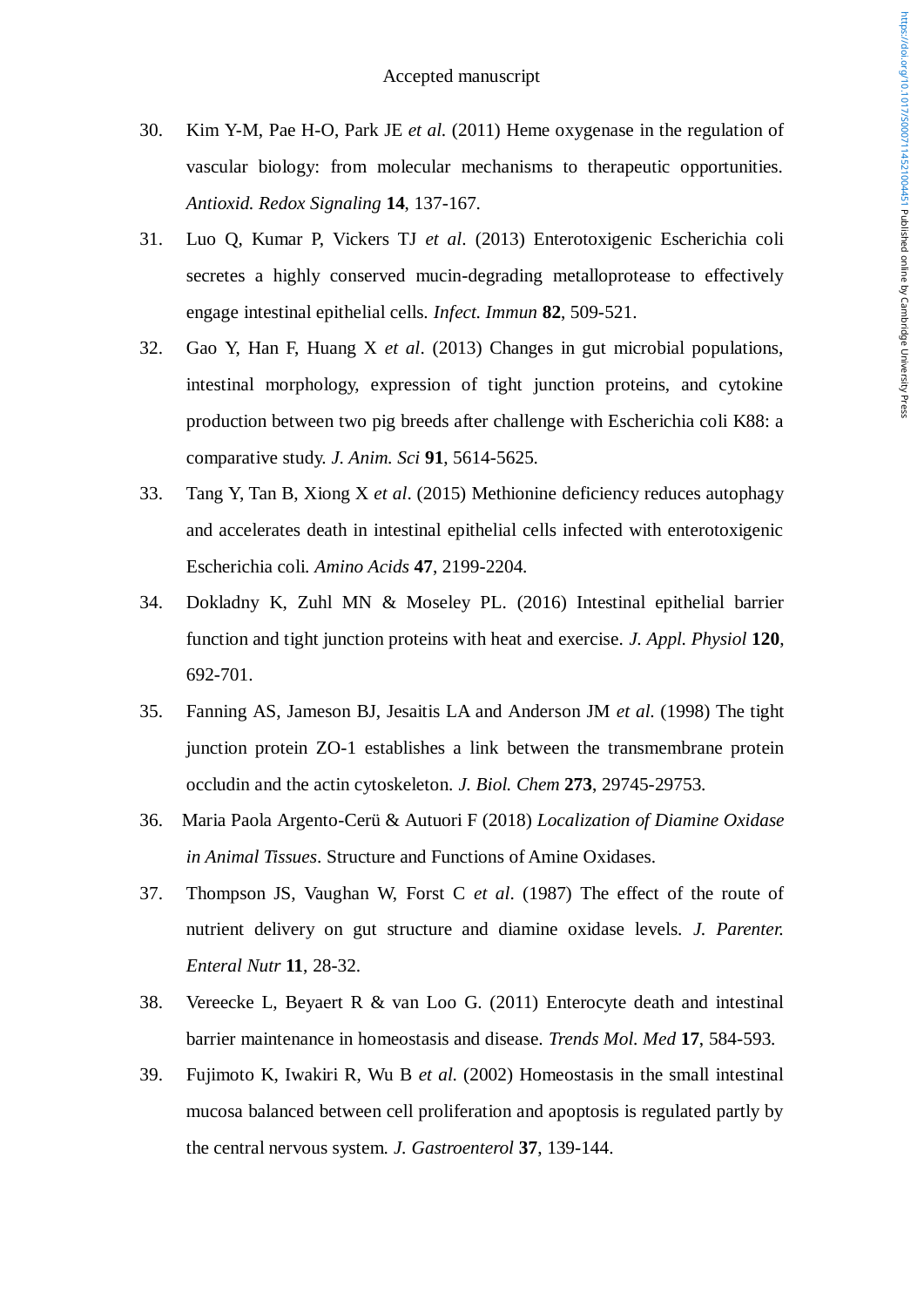- 40. Bernstein H, Holubec H, Warneke JA *et al*. (2002) Patchy field defects of apoptosis resistance and dedifferentiation in flat mucosa of colon resections from colon cancer patients. *Ann. Surg. Oncol* **9**, 505-517.
- 41. Souza HS, Tortori CJ, Castelo-Branco MT *et al*. (2005) Apoptosis in the intestinal mucosa of patients with inflammatory bowel disease: evidence of altered expression of FasL and perforin cytotoxic pathways. *Int. J. Colorectal. Dis* **20**, 277-286.
- 42. Ren W, Yin J, Chen S *et al*. (2016) Proteome analysis for the global proteins in the jejunum tissues of enterotoxigenic Escherichia coli-infected piglets. *Sci. Rep* **6**, 1-9.
- 43. Xia Y, Bin P, Liu S *et al*. (2018) Enterotoxigenic Escherichia coli infection promotes apoptosis in piglets. *Microb. Pathog* **125**, 290-294.
- 44. Neuzil J, Wang X-F, Dong L-F *et al*. (2006) Molecular mechanism of 'mitocan'-induced apoptosis in cancer cells epitomizes the multiple roles of reactive oxygen species and Bcl-2 family proteins. *FEBS Lett* **580**, 5125-5129.
- 45. Yuan Z, Liu S, Yao J *et al*. (2016) Expression of Bcl-2 genes in channel catfish after bacterial infection and hypoxia stress. *Dev. Comp. Immunol* **65**, 79-90.
- 46. Budihardjo I, Oliver H, Lutter M *et al*. (1999) Biochemical pathways of caspase activation during apoptosis. *Annu. Rev. Cell Dev.* Biol **15**, 269-290.
- 47. Riedl SJ & Shi Y. (2004) Molecular mechanisms of caspase regulation during apoptosis. *Nat. Rev. Mol. Cell Biol* **5**, 897-907.
- 48. Sabroe IL, Parker S ,Dower *et al*. (2008) The role of TLR activation in inflammation. *J. Pathol* **214**, 126-135.
- 49. Pomorska-Mo M & Markowska-Daniel I. (2011) Porcine cathelicidins and defensins. *Med. Weter* **67**, 20-24.
- 50. Le Bourgot C, Ferret‐Bernard S, Apper E *et al.* (2019) Perinatal short‐chain fructooligosaccharides program intestinal microbiota and improve enteroinsular axis function and inflammatory status in high‐fat diet‐fed adult pigs. *FASEB j.* **33,**  1, 301–313.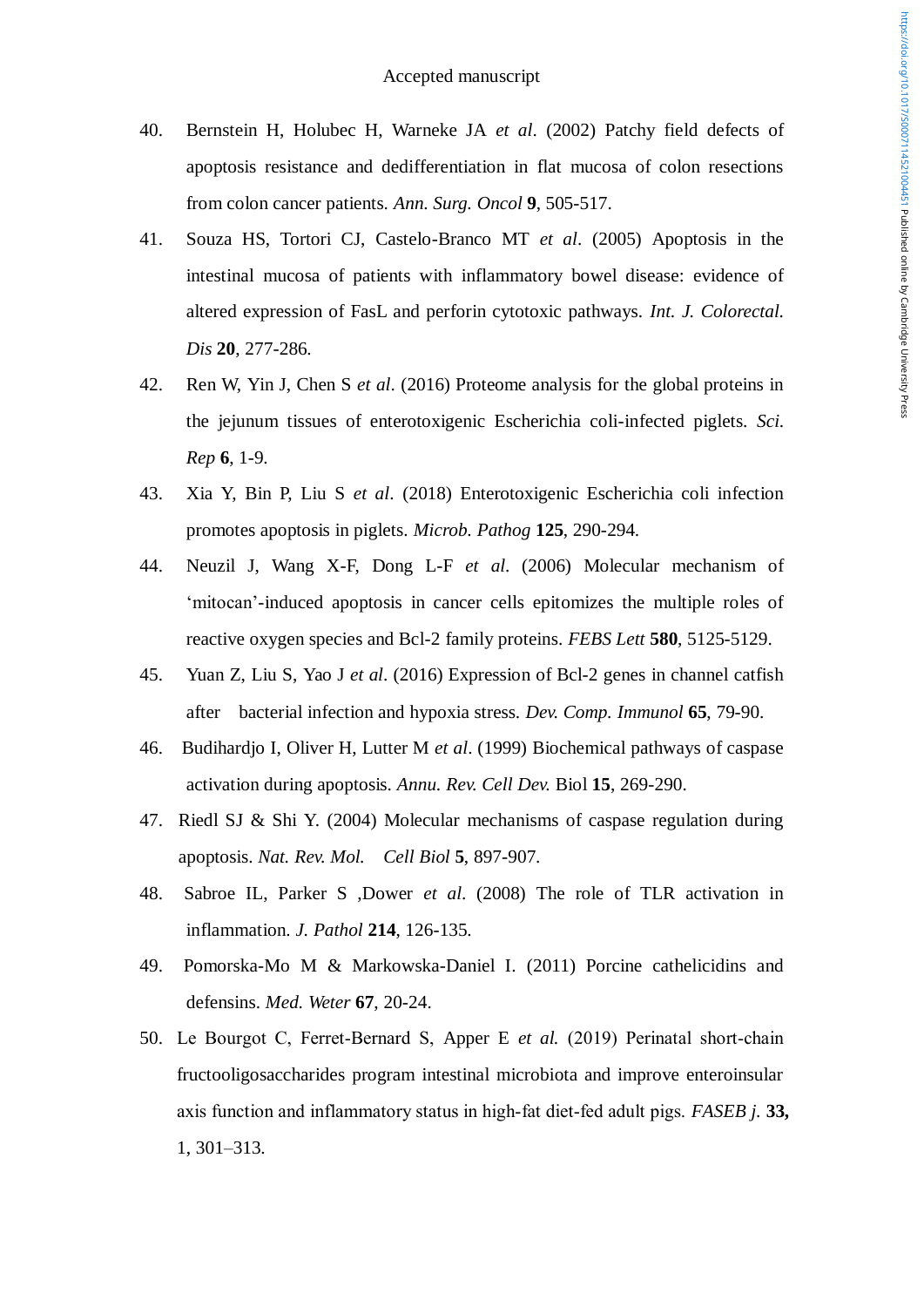- 51. Le Bourgot C, Le Normand L, Formal M *et al.* (2017) Maternal short-chain fructo-oligosaccharide supplementation increases intestinal cytokine secretion, goblet cell number, butyrate concentration and Lawsonia intracellularis humoral vaccine response in weaned pigs. *Br J Nutr* **117,** 1, 83–92.
- 52. Scholtens PA, Alliet P, Raes M *et al*. (2008) Fecal secretory immunoglobulin A is increased in healthy infants who receive a formula with short-chain galacto-oligosaccharides and long-chain fructo-oligosaccharides. *J. Nutr* **138**, 1141-1147.
- 53. Che T, Song M, Liu Y *et al*. (2012) Mannan oligosaccharide increases serum concentrations of antibodies and inflammatory mediators in weanling pigs experimentally infected with porcine reproductive and respiratory syndrome virus *. J. Anim. Sci* **90**, 2784-2793.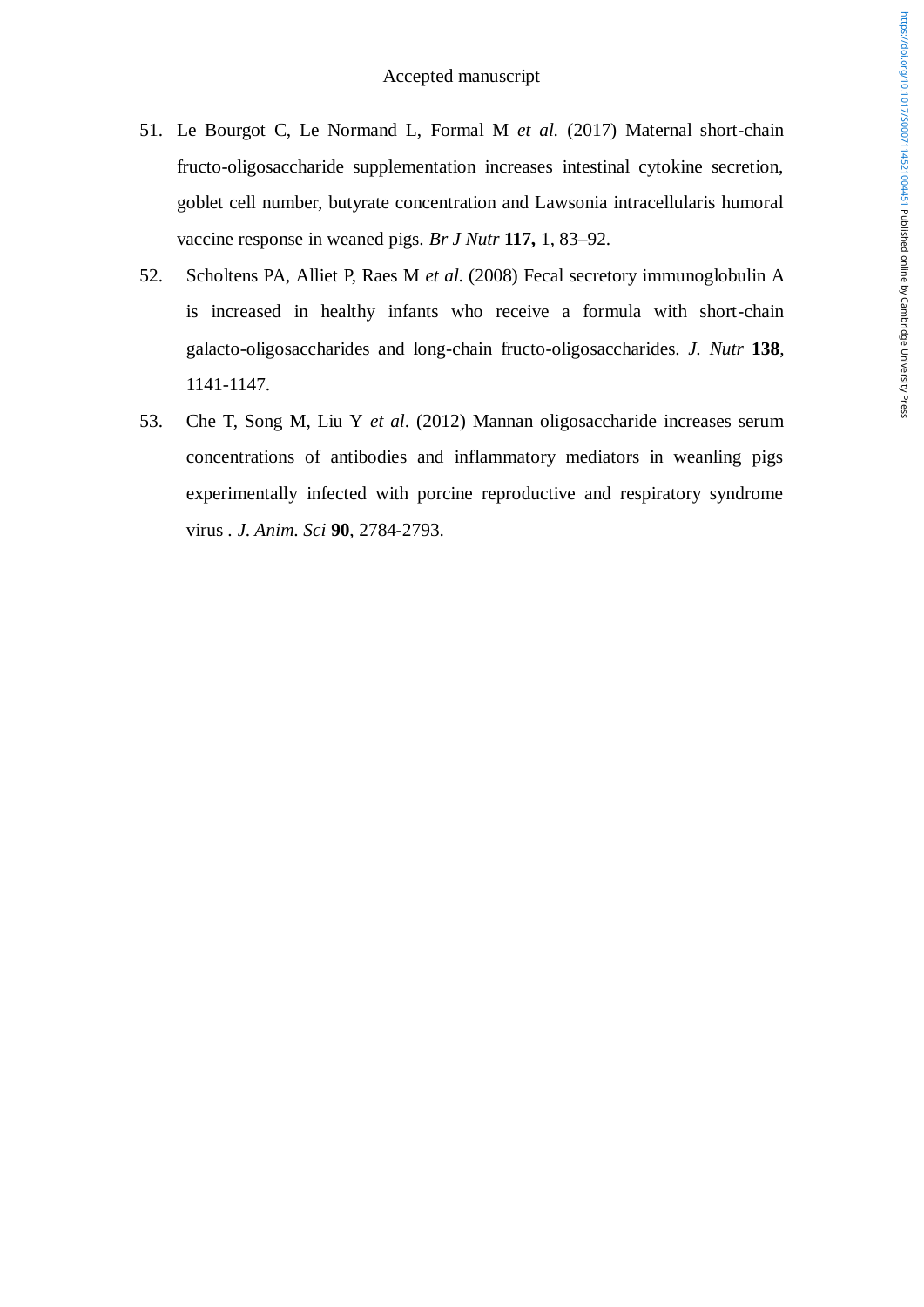| Items                | Treatment  |             |             |       | SEM <i>P</i> -Value |
|----------------------|------------|-------------|-------------|-------|---------------------|
|                      | <b>CON</b> | <b>ECON</b> | <b>EFOS</b> |       |                     |
| <b>Initial BW</b>    | 6.49       | 6.5         | 6.48        | 0.12  | 1.00                |
| ADFI $(g/day)$       | 459.14     | 412.59      | 427.28      | 16.08 | 0.51                |
| $\text{ADG}$ (g/day) | 323.76     | 298.44      | 313.52      | 9.55  | 0.60                |
| F:G                  | 1.41       | 1.38        | 1.36        | 0.03  | 0.75                |

Table 1. Growth performance of pigs from the three experimental groups

All the measured growth performance related parameters are for whole experimental period (1-21 days). Data are shown as means and SEM (standard error),  $n = 8$ . Non-challenged pigs (CON, fed with basal diet), ETEC-challenged pigs (ECON, fed with basal diet and challenged by ETEC), and FOS and ETEC-treated pigs (EFOS, fed with basal diet containing 2.5 g/kg FOS and challenged by ETEC). BW, body weight; ADFI, Average daily feed intake; ADG, Average daily gain; F:G, ADFI / ADG .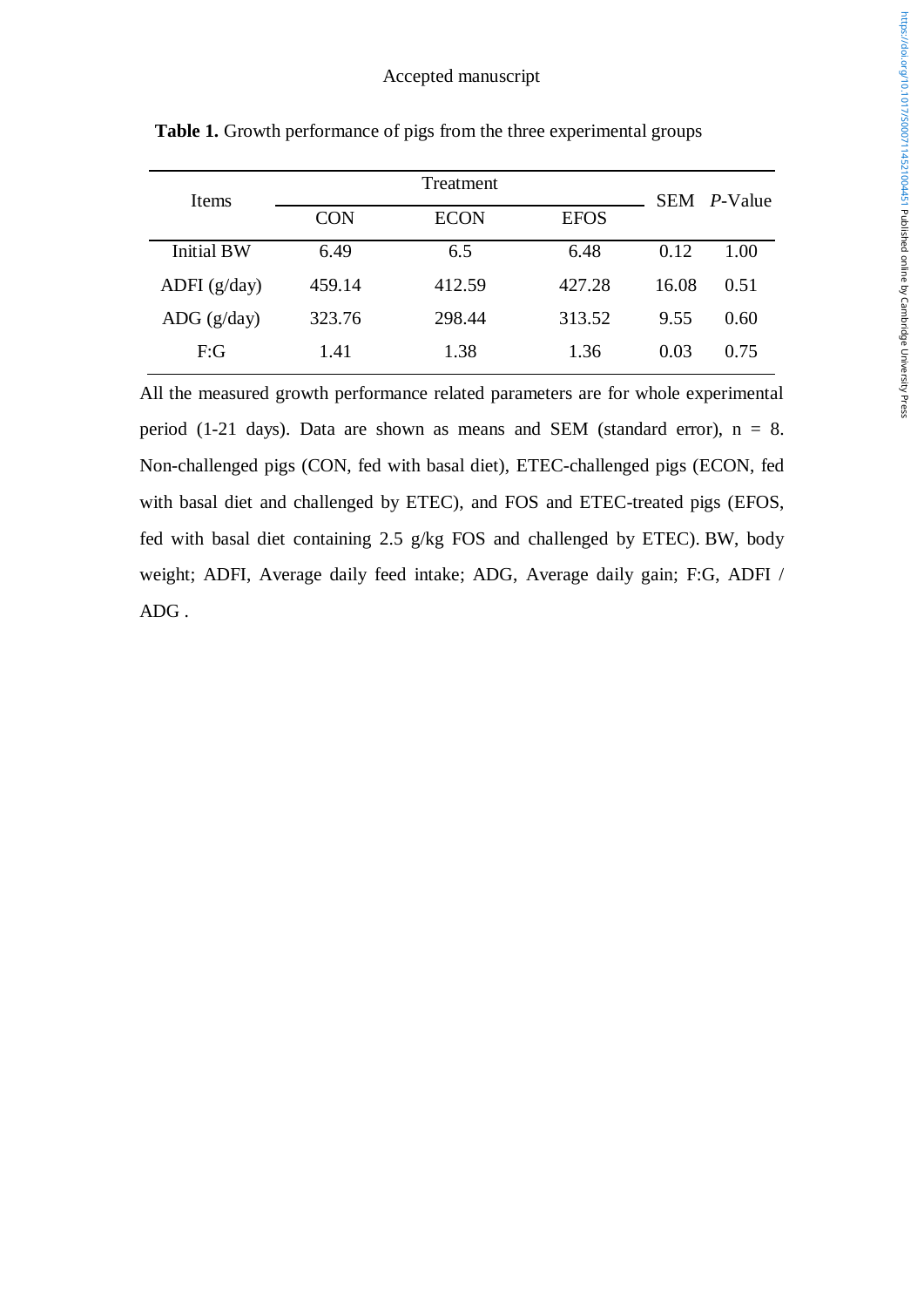|                  | Treatment          |                  |                    | <b>SEM</b> | P-Value |
|------------------|--------------------|------------------|--------------------|------------|---------|
| <b>Items</b>     | <b>CON</b>         | <b>ECON</b>      | <b>EFOS</b>        |            |         |
| $SOD$ (U/mL)     | 183.24             | 168.45           | 154.38             | 6.04       | 0.15    |
| $GSH-Px$ (mg/mL) | 82.87 <sup>a</sup> | $67.75^{\rm b}$  | $88.95^{\text{a}}$ | 2.87       | < 0.01  |
| $T- AOC$ (U/mL)  | 0.55               | 0.43             | 0.52               | 0.06       | 0.78    |
| $MDA$ (nmol/mL)  | $1.95^{\rm b}$     | $2.29^{a}$       | $2.04^{b}$         | 0.05       | < 0.01  |
| CAT (U/mL)       | $62.96^{\text{a}}$ | $36.64^{b}$      | $82.12^a$          | 6.89       | 0.01    |
| DAO(U/L)         | $300.45^{b}$       | $420.55^{\circ}$ | $326.12^{b}$       | 20.39      | 0.03    |

**Table 2.** Improvement of parameters related to antioxidant capacity in the plasma of ETEC challenged piglets by FOS supplement

Data are shown as means and SEM,  $n = 8$ . Non-challenged pigs (CON, fed with basal diet), ETEC-challenged pigs (ECON, fed with basal diet and challenged by ETEC), and FOS and ETEC-treated pigs (EFOS, fed with basal diet containing 2.5 g/kg FOS and challenged by ETEC).  $a, b, c$  Diverse superscript letters in the same row mean significantly difference ( $P < 0.05$ ). GSH-Px, glutathione peroxidase; T-AOC, total antioxidant capacity, MDA, malondialdehyde; SOD, auperoxide dismutase; CAT, Catalase; DAO, diamine oxidase.

.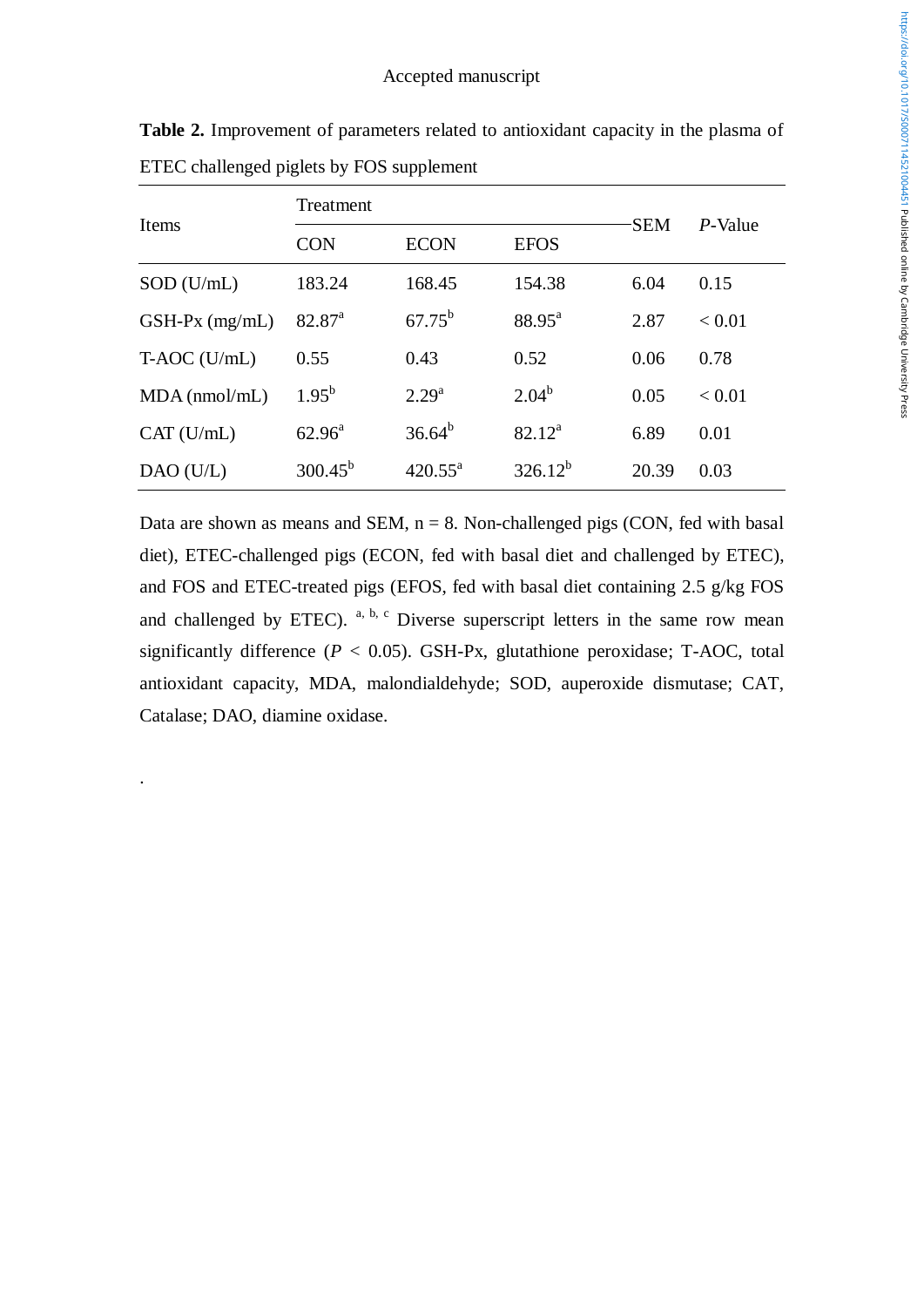|                     | Treatment             |                     |                       |            |            |
|---------------------|-----------------------|---------------------|-----------------------|------------|------------|
| Items               | <b>CON</b>            | <b>ECON</b>         | <b>EFOS</b>           | <b>SEM</b> | $P$ -Value |
| Duodenum            |                       |                     |                       |            |            |
| CAT (U/gprot)       | 32.94                 | 27.41               | 40.07                 | 4.54       | 0.56       |
| $MDA$ (nmol/mL)     | 0.83 <sup>b</sup>     | 1.48 <sup>a</sup>   | 0.72 <sup>b</sup>     | 0.15       | 0.08       |
| $GSH-Px$ (mg/gprot) | 285.71                | 247.48              | 274.6                 | 16.49      | 0.66       |
| T-AOC (U/mgprot)    | 0.75                  | 0.52                | 0.65                  | 0.07       | 0.46       |
| SOD (U/mgprot)      | 27.84                 | 24.79               | 25.88                 | 1.71       | 0.78       |
| Jejunum             |                       |                     |                       |            |            |
| CAT (U/gprot)       | $19.01$ <sup>ab</sup> | $15.73^{b}$         | 32.46 <sup>a</sup>    | 3.09       | 0.04       |
| $MDA$ (nmol/mL)     | 1.08                  | 1.26                | 0.93                  | 0.14       | 0.68       |
| GSH-Px (mg/gprot)   | 172.40 <sup>a</sup>   | 135.07 <sup>b</sup> | 224.12 <sup>a</sup>   | 14.14      | 0.02       |
| T-AOC (U/mgprot)    | 0.92                  | 0.34                | 0.73                  | 0.14       | 0.25       |
| SOD (U/mgprot)      | 25.58 <sup>a</sup>    | 16.99 <sup>b</sup>  | 23.90 <sup>a</sup>    | 1.41       | 0.02       |
| Ileum               |                       |                     |                       |            |            |
| CAT (U/gprot)       | 45.45 $^{a}$          | 20.46 <sup>b</sup>  | 48.33 $^{a}$          | 4.00       | < 0.01     |
| MDA (nmol/mL)       | $2.11$ <sup>ab</sup>  | 2.72 <sup>a</sup>   | 1.39 <sup>b</sup>     | 0.29       | 0.14       |
| $GSH-Px$ (mg/gprot) | $240.86$ <sup>a</sup> | 207.86 <sup>b</sup> | $273.53$ <sup>a</sup> | 11.75      | 0.06       |
| T-AOC (U/mgprot)    | 0.50a                 | 0.24                | 0.51                  | 0.05       | 0.06       |
| SOD (U/mgprot)      | 23.52                 | 22.39               | 22.55                 | 0.70       | 0.80       |

**Table 3.** Improvement of parameters related to antioxidant capacity in small intestine of ETEC challenged piglets by FOS supplement

Data are shown as means and SEM,  $n = 8$ . Non-challenged pigs (CON, fed with basal diet), ETEC-challenged pigs (ECON, fed with basal diet and challenged by ETEC), and FOS and ETEC-treated pigs (EFOS, fed with basal diet containing 2.5 g/kg FOS and challenged by ETEC).  $a, b, c$  Diverse superscript letters in the same row mean significantly difference  $(P < 0.05)$ . GSH-Px, Glutathione peroxidase; T-AOC, total antioxidant capacity, MDA, Malondialdehyde; SOD, Superoxide dismutase; CAT, Catalase.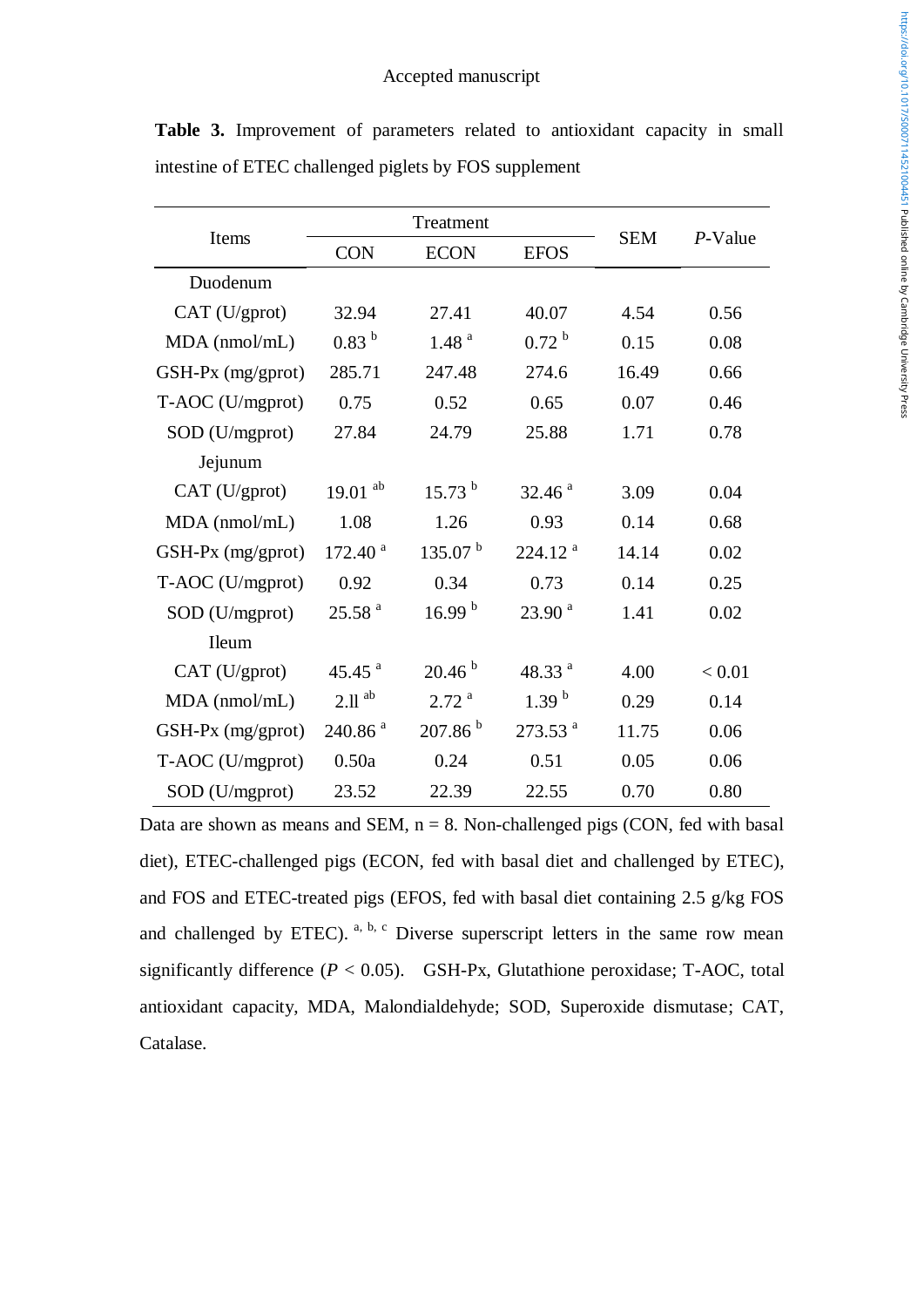

# **Figure legends**

**Figure 1. Effect of dietary FOS supplement on the distribution and localization of ZO-1 in the intestinal epithelium of pigs in different groups revealed by immunofluorescence.** ZO-1 protein (Green), DAPI stain (blue) as well as merged ZO-1 protein and DAPI are presented. Non-challenged pigs (CON, fed with basal diet), ETEC-challenged pigs (ECON, fed with basal diet and challenged by ETEC), and FOS and ETEC-treated pigs (EFOS, fed with basal diet containing 2.5 g/kg FOS and challenged by ETEC). A, immunofluorescence image of duodenum, jejunum and ileum. B, Fluorescence intensity analysis corresponding to each intestinal segment.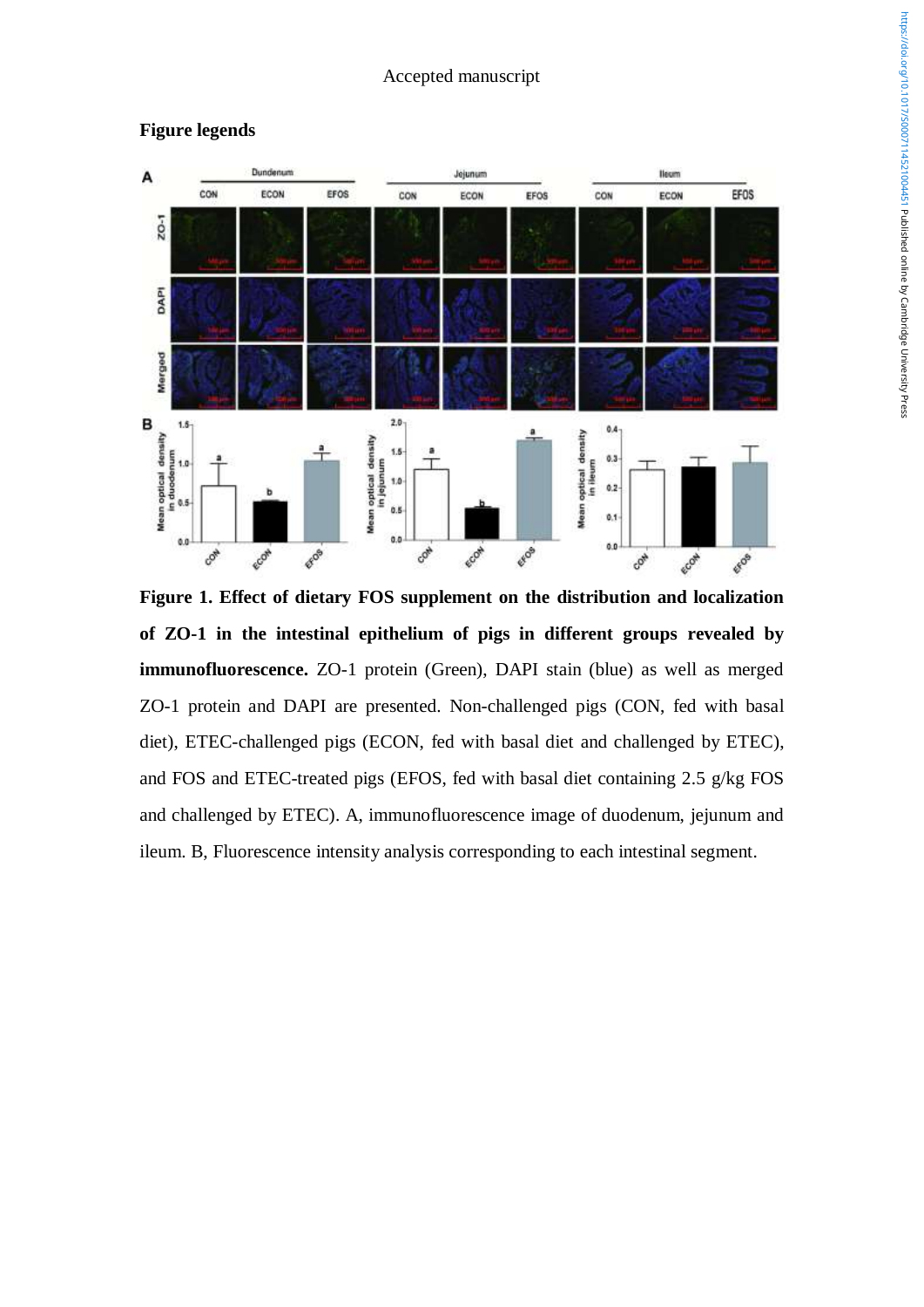

**Figure 2. Effect of dietary FOS supplement on the apoptosis rate of IECs in the jejunum of pigs in different groups revealed by flow cytometry.** A and D, percentage of apoptotic cells at early stage of apoptosis. B and E, percentage of apoptotic cells at late stage of apoptosis. D and F, the total apoptosis rate. In A, B and C, [A] means a total of 30000 cells were used in each acquisition reading. Frames were divided into 4 quadrants: B-+ represents necrotic cells, B++ represents late apoptotic and early necrotic cells, B-- represents early apoptotic cells, and B+ represents normal cells. Non-challenged pigs (CON, fed with basal diet), ETEC-challenged pigs (ECON, fed with basal diet and challenged by ETEC), and FOS and ETEC-treated pigs (EFOS, fed with basal diet containing 2.5 g/kg FOS and challenged by ETEC).  $a,b,c$  Diverse superscript letters on top of each bar mean significantly difference (*P*<0.05).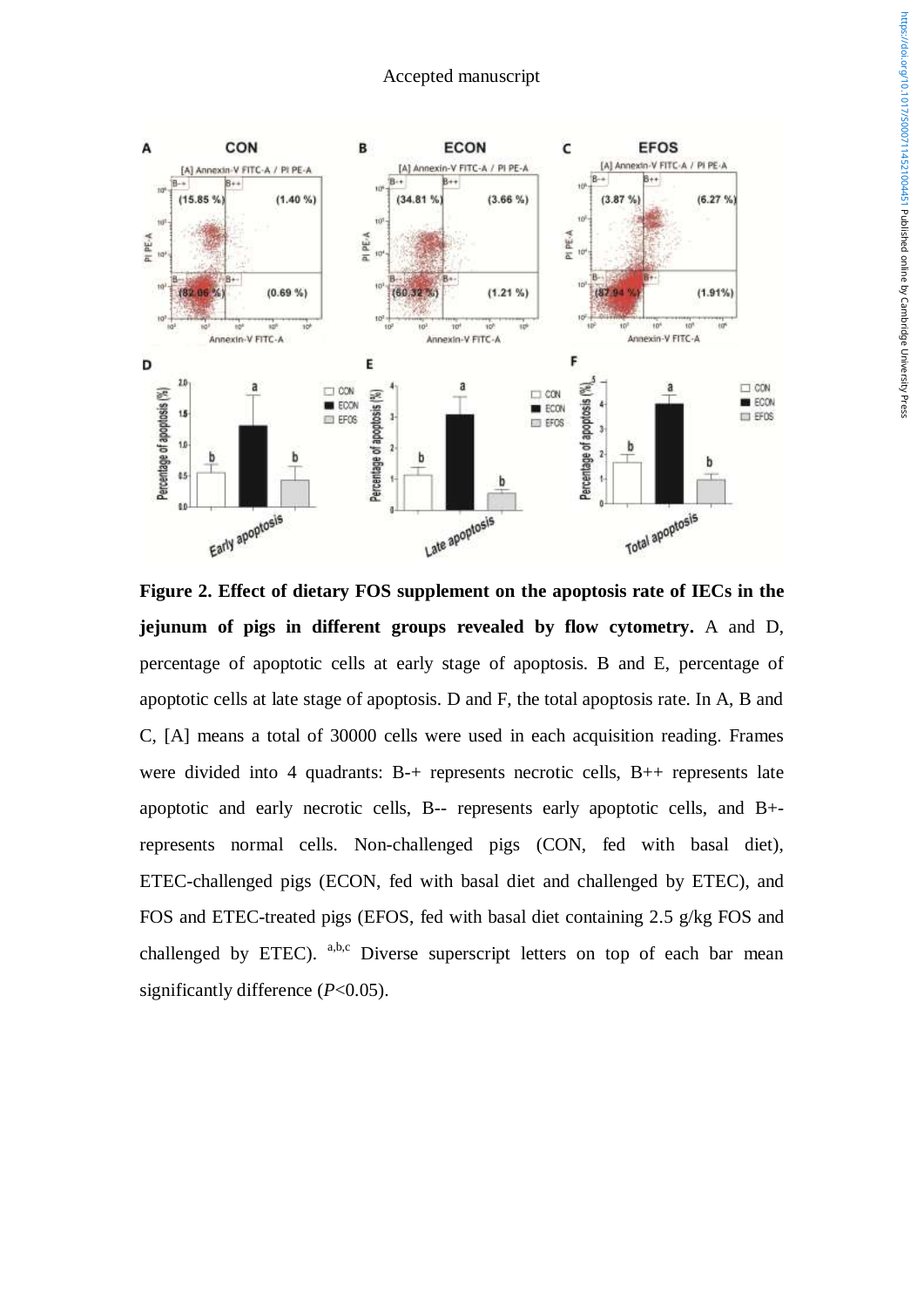

**Figure 3. Effect of dietary FOS supplement on the concentration of cytokines in the mucosa of small intestine of pigs in different groups revealed by real-time PCR***.* TNF-α, [tumor necrosis factor-α](https://www.biomart.cn/news/16/129807.htm) (A), IL-1β, interleukin -1β (B), IL-6, interleukin 6 (C), respectively; Non-challenged pigs (CON, fed with basal diet), ETEC-challenged pigs (ECON, fed with basal diet and challenged by ETEC), and FOS and ETEC-treated pigs (EFOS, fed with basal diet containing 2.5 g/kg FOS and challenged by ETEC);  $a,b,c$  Diverse superscript letters on top of each bar mean significantly difference (*P*<0.05).